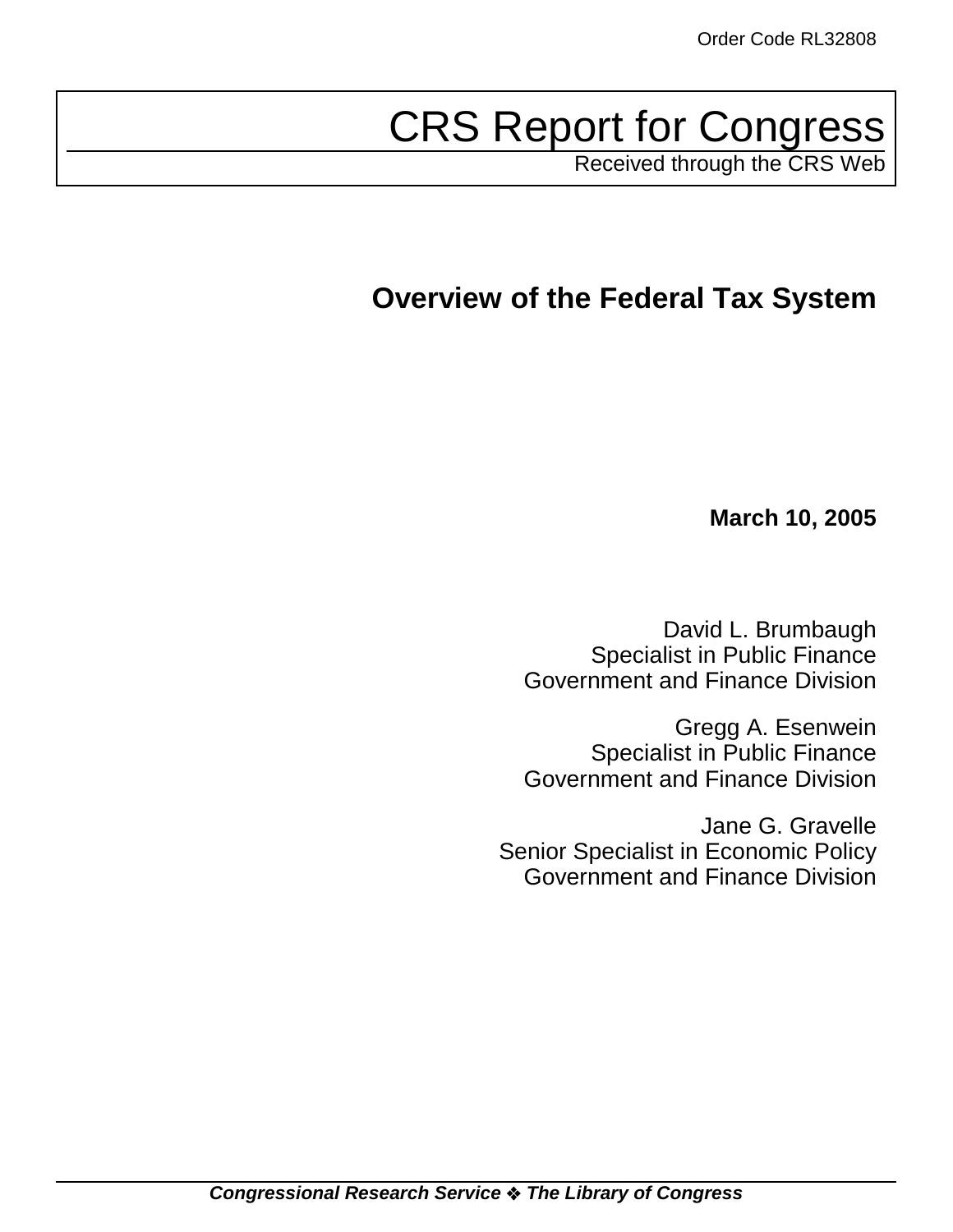## Overview of the Federal Tax System

### **Summary**

The individual income tax is the major source of federal revenue, followed closely by Social Security taxes. As a revenue source, the corporate income tax is a distant third. Federal estate and gift and excise taxes play only minor roles as revenue sources.

In 2004, individual income taxes accounted for 43% of total federal revenue. Social security taxes accounted for 39%. Corporate income taxes accounted for 10%; excise taxes accounted for 4%; and estate and gift, customs, and miscellaneous taxes accounted for the remaining 4% of total revenue. Over time, corporate income tax has become much less important as a revenue source while social security taxes have become much more important.

In 2000, total receipts were 20.8% of gross domestic output (GDP), which represented a post World War II high. By 2003, federal receipts had fallen to16.5% of GDP, the lowest level since 1959. Most of this reduction was attributable to legislated tax cuts. Taxes (including all levels of government) in the United States are low compared to those in most other developed countries.

There are four individual income tax filing categories: married filing jointly, married filing separately, head of household, and single individual. The individual income tax base is wages, salaries, tips, income from investments and, business income. The base is reduced by certain adjustments, such as contributions to traditional IRAs, producing adjusted gross income (AGI). Standard or itemized deductions and personal exemptions reduce AGI to taxable income, which is taxed at graduated rates of 10%, 15%, 25%, 28%, 33%, and 35%. Preliminary tax liability is then reduced by tax credits to arrive at a taxpayer's final income tax liability.

Corporate taxable income is subject to a set of graduated rates: 15%, 25%, 34%, and 35%, but most income is taxed at the top rate. The base is approximately earnings from equity investments.

Social Security and Medicare tax rates are, respectively, 12.4% and 2.9% (half paid by the employer and half by the employee). In 2004, Social Security taxes were levied on the first \$90,000 of wages, with the wage cap adjusted annually for increases in average wages in the economy. Medicare taxes are assessed against all wage income.

The major federal excise taxes are levied on transportation fuels, alcohol, tobacco, telephones, and domestic air transport.

This report will be updated on enactment of major changes in the federal tax system.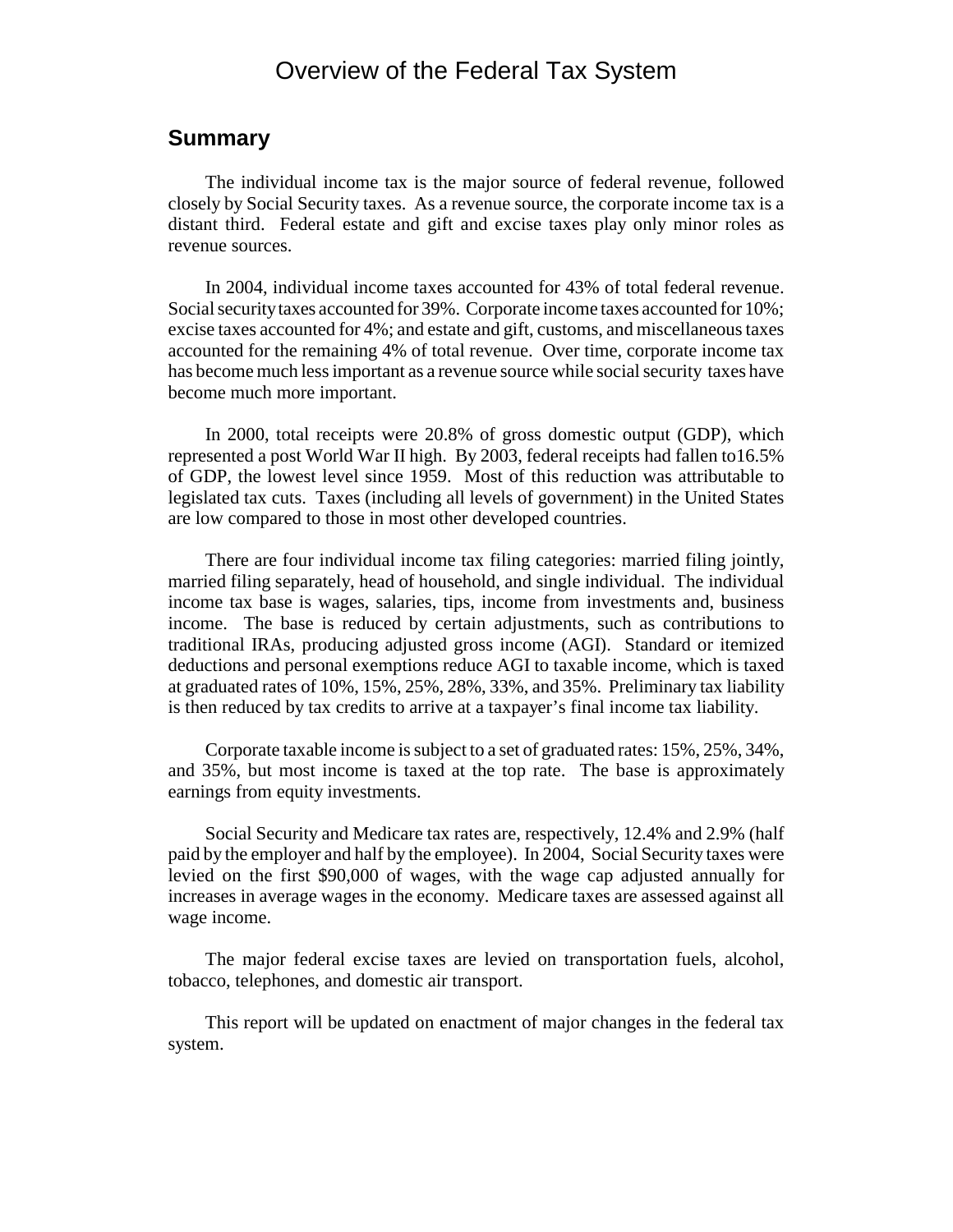## **Contents**

## **List of Tables**

| Table 4. U.S. Fiscal Position Compared to Other Industrialized Nations   |  |
|--------------------------------------------------------------------------|--|
|                                                                          |  |
| Table 5. Average Federal Tax Rates for All Households: 1996 and 2001  13 |  |
| Table 6. Sum of Tax Expenditure Items by Type of Taxpayer,               |  |
|                                                                          |  |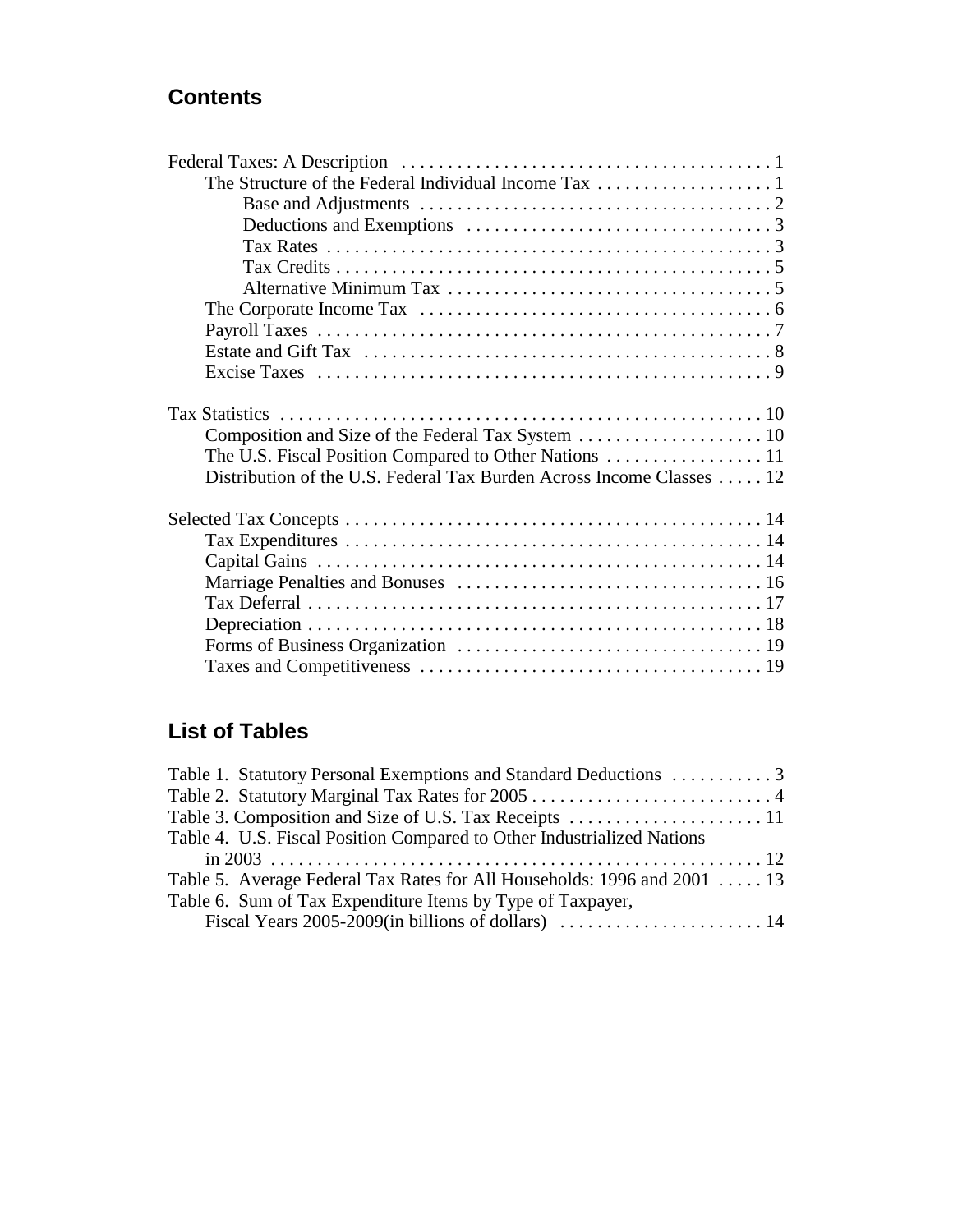## Overview of the Federal Tax System

The sources of federal tax revenue are individual income taxes; Social Security and other payroll taxes; corporate income taxes; excise taxes; and estate and gift taxes. This report describes the federal tax structure and provides some tax statistics.

## **Federal Taxes: A Description**

The individual income tax is the major source of federal revenues, followed closely by Social Security and other payroll taxes. As a revenue source, the corporate income tax is a distant third. Estate and gift and excise taxes play only minor roles as revenue sources.

## **The Structure of the Federal Individual Income Tax**

There are four main filing categories under the individual income tax: married filing jointly, married filing separately, head of household, and single individual.

The individual income tax base is composed of wages, salaries, tips, taxable interest and dividend income, business and farm income, realized net capital gains, income from rents, royalties, trusts, estates, partnerships, taxable pension and annuity income, and alimony received.

The tax base is reduced by adjustments to income, including contributions to Keogh and traditional IRAs, some interest paid on student loans, and alimony payments made by the taxpayer. This step of the process produces adjusted gross income (AGI), which is the basic measure of income under the federal income tax.

The tax base is further reduced by certain deductions. Taxpayers can take a standard deduction or they may itemize their deductions. The elderly and blind are allowed an additional standard deduction. Itemized deductions are allowed for home mortgage interest payments, state and local income taxes, state and local property taxes, charitable contributions, medical expenses in excess of 7.5% of AGI, and a few other items. As a temporary measure in 2005, state and local sales taxes can be deducted as an alternative to state and local income taxes.

The tax base is reduced further by subtracting personal and dependent exemptions. Personal exemptions are allowed for the taxpayer, his or her spouse, and each dependent. For taxpayers with high levels of AGI, the personal and dependent exemptions are phased out.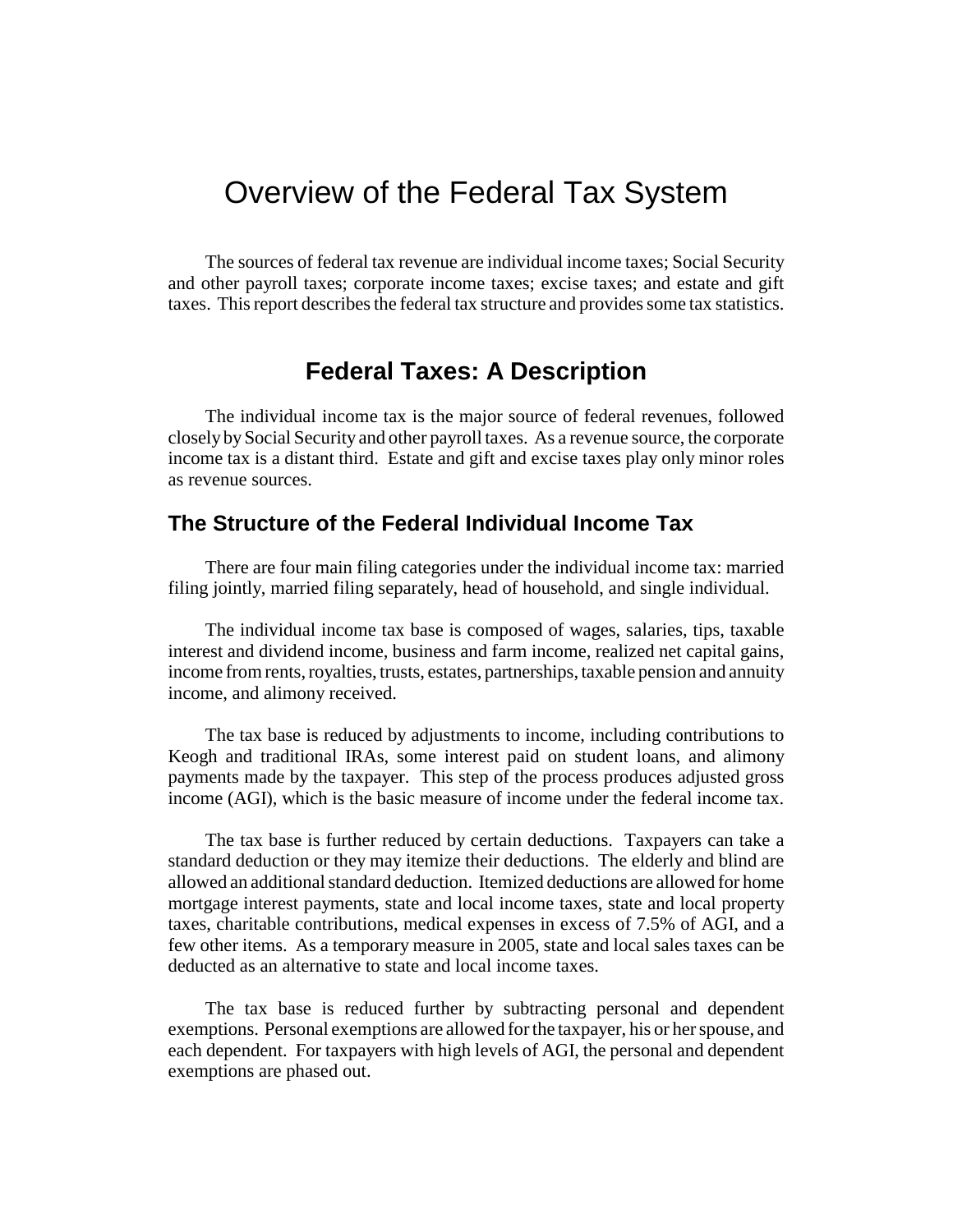Taxable income equals AGI reduced by either the standard deductions or itemized deductions and personal and dependent exemptions. Taxable income is the base on which federal income tax is assessed.

The individual income tax has six marginal income tax rates: 10%, 15%, 25%, 28%, 33%, and 35%. These marginal income tax rates are applied against taxable income to arrive at a taxpayer's gross income tax liability.

Long-term capital gains — that is, gain on the sale of assets held more than 12 months — and qualified dividend income are taxed at lower tax rates.

Tax credits are subtracted from gross tax liability to arrive at a final tax liability. The major tax credits include the earned income tax credit, the child tax credit, the education tax credit, the tax credit for the elderly and the disabled, and the credit for child and dependent care expenses. (See CRS Report RL30110, *Federal Individual Income Tax Terms: An Explanation*, by Louis Alan Talley and Pamela J. Jackson, for a further discussion of tax terms.)

**Base and Adjustments.** The tax base for the individual income tax approximates the sum of labor and capital income and thus, bears a resemblance to national income as measured by economists. There, are, however, a number of exclusions; in addition, certain income transfers are subject to tax.

Wage income of employees is taxed, although most contributions to employee pension and health insurance plans and certain other employee benefits are not included in wages subject to income tax. Employer contributions to Social Security are also excluded from wages. When pensions are received, they are included in income to the extent that they represent contributions originally excluded. If the taxpayer has the same tax rate when contributions are made and when pensions are received, this treatment is equivalent to eliminating tax on the earnings of pension plans. Some Social Security benefits are also subject to tax.

Passive capital income, in the form of interest, dividends, and capital gains on financial instruments, is also taxed, although the tax base excludes gains that are unrealized and interest on tax-exempt securities issued by state and local governments.

Income from operating a business through a proprietorship, partnership, or small business corporation that elects to be treated similarly to a partnership (Subchapter S corporation), or through rental property (which reflects returns to both investment and effort) is also subject to tax, although it is always difficult to measure such income precisely. This income is the net of gross receipts reduced by costs such as payments to labor, depreciation, costs of goods acquired for resale and other inputs, interest, and taxes. Some investment income of small businesses is subject to favorable treatment through provisions that allow costs of capital equipment to be expensed when incurred. Other income such as miscellaneous income, gambling winnings, and royalties is also included in the tax base.

Transfers are sometimes included in income of the recipient and sometimes not. Among those subject to tax are pension earnings, a portion of Social Security benefits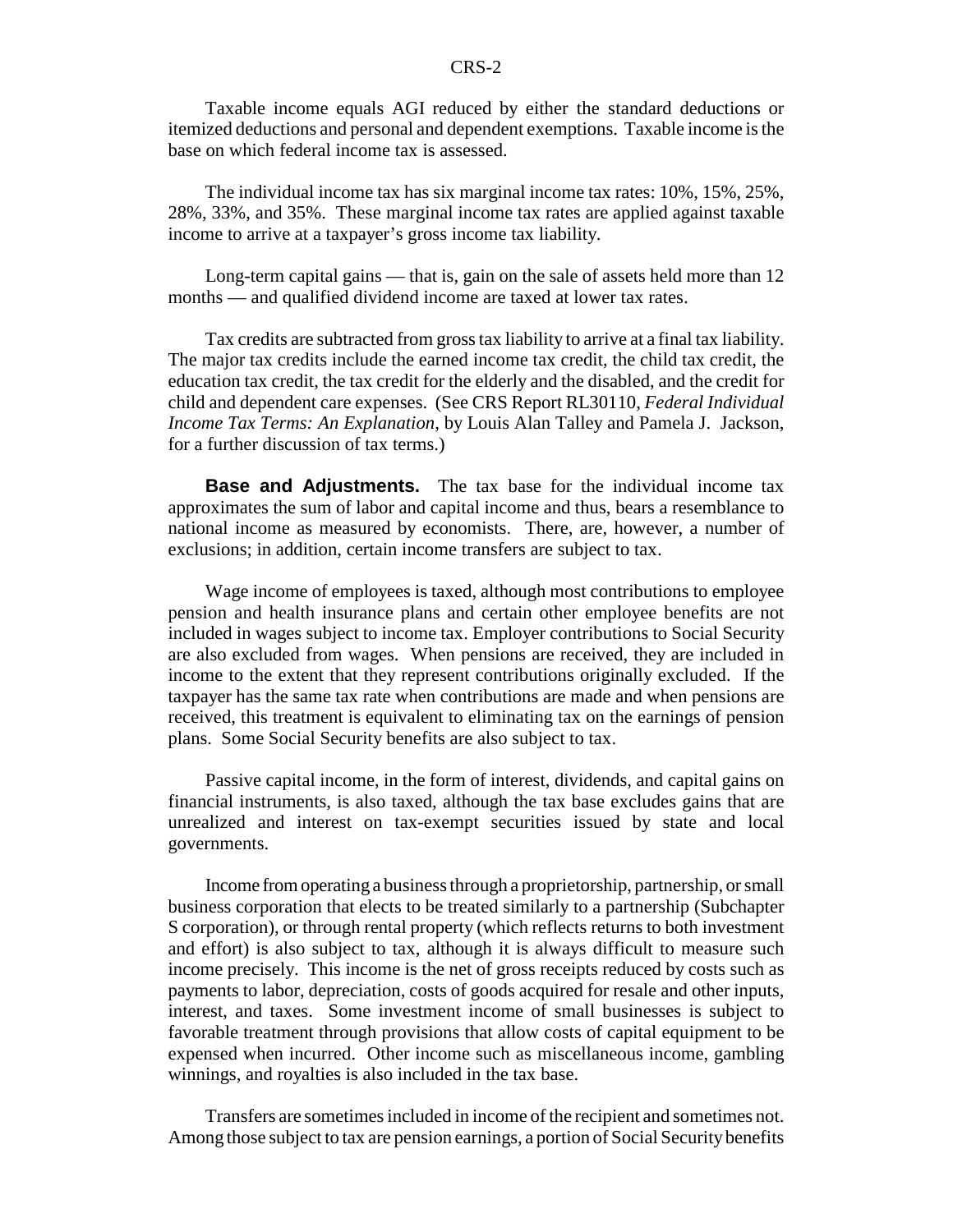for higher-income individuals, unemployment compensation, alimony, and the portion of scholarships and fellowships not used for tuition and books.

There are several adjustments to this income base to yield adjusted gross income. Probably the most well known of these are deductions for individual retirement accounts and self-employed pension plans, interest on student loans, alimony, certain education expenses, and moving expenses.

**Deductions and Exemptions.** Individuals subtract from their adjusted gross income either the standard deduction or itemized deductions, along with an exemption for each family member. Extra standard deductions are allowed for the blind and elderly. These statutory components of the income tax are indexed for inflation.

Individuals may elect to itemize their deductions; these itemized deductions include deductions for excess medical expenses, mortgage interest, state and local income taxes (or, alternatively, state and local sales taxes), state and local property taxes, charitable contributions, and certain miscellaneous deductions.

Personal exemptions and itemized deductions are limited for certain highincome taxpayers.

|                                                        | 2001    | 2002    | 2003    | 2004    | 2005     |
|--------------------------------------------------------|---------|---------|---------|---------|----------|
| <b>Personal Exemptions</b>                             | \$2,900 | \$3,000 | \$3,050 | \$3,100 | \$3,200  |
| <b>Standard Deductions</b>                             |         |         |         |         |          |
| $\overline{\phantom{a}}$ Joint                         | \$7,600 | \$7,850 | \$9,500 | \$9,700 | \$10,000 |
| Single                                                 | \$4,550 | \$4,700 | \$4,750 | \$4,850 | \$5,000  |
| — Head of Household                                    | \$6,650 | \$6,900 | \$7,000 | \$7,150 | \$7,300  |
| Add. Standard Deductions for the Elderly and the Blind |         |         |         |         |          |
| $-Joint$                                               | \$900   | \$900   | \$950   | \$950   | \$1,000  |
| Single/Head of Household                               | \$1,100 | \$1,150 | \$1,150 | \$1,200 | \$1,200  |

**Table 1. Statutory Personal Exemptions and Standard Deductions**

There are also limitations on allowances for children and students filing their own tax returns, while claimed on someone else's returns. (See CRS Report RS20072, *Standard Deduction and Personal/Dependency Amounts for Children 14 and over and Students*, by Pamela J. Jackson and Louis Alan Talley.)

**Tax Rates.** Tax rate schedules for individuals include joint returns for married couples, head of household returns for single individuals with dependents and single returns. (Married couples can file separate returns; the brackets in these schedules are half as wide as brackets in the joint return, so there is no tax rate advantage in filing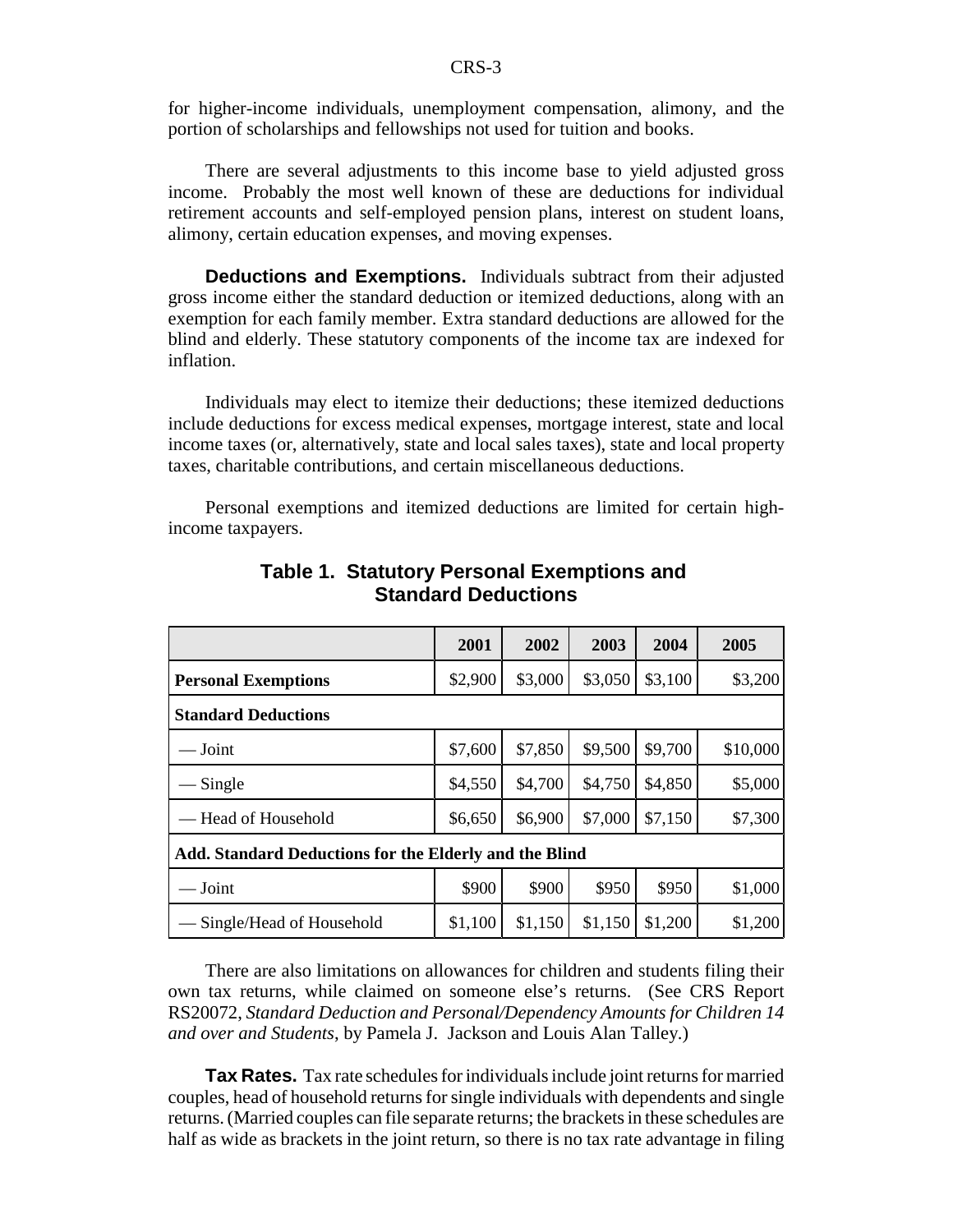such a return.) The individual income tax rate schedules are shown below in **Table 2**.

| If taxable income is:      | Then, tax is:                                  |  |  |
|----------------------------|------------------------------------------------|--|--|
| <b>Joint Returns</b>       |                                                |  |  |
| $$0 - $14,600$             | 10% of the amount over \$0                     |  |  |
| \$14,600 - \$59,400        | $$1,460 + 15\%$ of the amount over \$14,600    |  |  |
| \$59,400 - \$119,950       | $$8,180 + 25\%$ of the amount over \$59,400    |  |  |
| \$119,950 - \$182,800      | $$23,318 + 28\%$ of the amount over \$119,950  |  |  |
| \$182,800 - \$326,450      | $$40,916 + 33\%$ of the amount over \$182,800  |  |  |
| $$326,450 +$               | $$88,321 + 35\%$ of the amount over \$326,450  |  |  |
| <b>Single Returns</b>      |                                                |  |  |
| $$0 - $7,300$              | 10% of the amount over \$0                     |  |  |
| $$7,300 - $29,700$         | $$730 + 15\%$ of the amount over \$7,300       |  |  |
| \$29,700 - \$71,950        | $$4,090 + 25\%$ of the amount over \$29,700    |  |  |
| \$71,950 - \$150,150       | $$14,653 + 28\%$ of the amount over \$71,950   |  |  |
| $$150,150 - $326,450$      | $$36,549 + 33\%$ of the amount over \$150,150  |  |  |
| $$326,450 +$               | $$94,728 + 35\%$ of the amount over \$326,450  |  |  |
| <b>Heads of Households</b> |                                                |  |  |
| $$0 - $10,450$             | 10% of the amount over \$0                     |  |  |
| \$10,450 - \$39,800        | $$1,045 + 15\%$ of the amount over \$10,450    |  |  |
| \$39,800 - \$102,800       | $$5,448 + 25\%$ of the amount over \$39,800    |  |  |
| $$102,800 - $166,450$      | $$201,198 + 28\%$ of the amount over \$102,800 |  |  |
| \$166,450 - \$326,450      | $$39,020 + 33\%$ of the amount over \$166,450  |  |  |
| $$326,450 +$               | $$91,820 + 35\%$ of the amount over \$326,450  |  |  |

## **Table 2. Statutory Marginal Tax Rates for 2005**

Long term capital gains and dividend income are taxed at lower rates: 5% for those in the 10% and 15% brackets, and 15% for those in higher brackets. (See also CRS Report RL30007, *Individual Income Tax Rates: 2005*, by Gregg Esenwein.)

Many tax provisions are phased out as income increases, which has the effect of increasing marginal tax rates.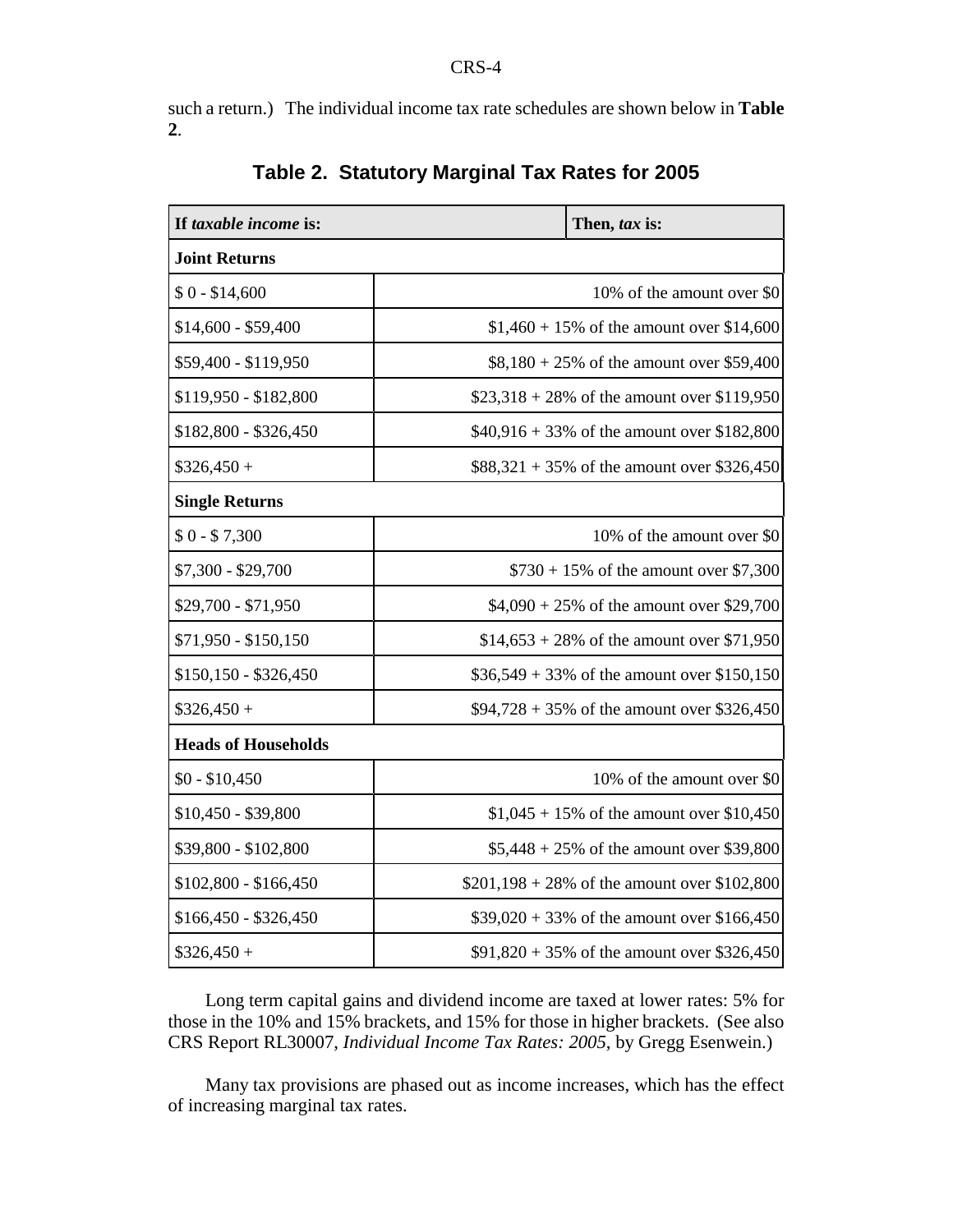Income may also be taxed under the alternative minimum tax (AMT), whose rates are set at 26% and 28% on an expanded base (see below).

The current tax rates, which were reduced by the 2001 tax cut are technically scheduled to return to their prior values after 2010, although they may be extended or made permanent. The lower rates on dividends and capital gains expire after 2008; if not extended, dividends will be taxed at ordinary rates and long-term capital gains tax rates will rise (although they will still be subject to favorable rates).

**Tax Credits.** Tax credits offset tax liability on a dollar-for-dollar basis and have become an increasingly popular method of providing tax relief and social benefits in general. If a tax credit is refundable and it exceeds tax liability, a taxpayer receives a payment from the government. If credits are not refundable, then they provide no benefit to many lower income individuals who have no tax liability. The earned income credit is refundable, and the child tax credit is refundable for all but very low income families. Many credits are phased out as income rises and thus do not benefit higher income individuals; these phase-out points vary considerably. There are credits for a variety of purposes; the major individual income tax credits are described below.

*Child Tax Credit.* This credit for children under 17 was adopted in 1997 and was originally set a \$400 for each qualifying child. Subsequent legislation in 2001, 2003, and 2004 increased the credit to \$1,000 and extended its refundability. (See CRS Report RS21860, *The Child Tax Credit*, by Gregg Esenwein.)

*Child and Dependent Care Credit.* This credit is provided for the costs of paid care for dependents, mostly children. The maximum credit is 35% of costs up to \$3,000 for one individual, \$6,000 for two or more individuals. The rate is reduced when the taxpayer's adjusted gross income (AGI) exceeds \$15,000, but is no less than 20%. The credit is nonrefundable.

*Earned Income Credit.* The earned income credit is allowed against wages for lower- income families and individuals and is designed to supplement wages so that working families can have sufficient resources to stay out of poverty. The EIC is refundable (otherwise, it could not fulfill its function) and is phased out at lower and moderate income levels. (See CRS Report RS21477, *The Earned Income Tax Credit (EITC): Policy and Legislative Issues*, by Christine Scott.)

*Hope and Lifetime Learning Credits (Education Credits).* These credits, enacted in 1997, provide benefits for post-secondary education. A credit of 100% of a portion of tuition and 50% of an additional portion (varying by year) applies for the first two years of undergraduate tuition. There is also a lifetime learning credit of 20% that applies to all education and to a larger base. This credit is not refundable. (See CRS Report RL32507, *Higher Education Tax Credits: An Economic Analysis*, by Pamela Jackson.)

**Alternative Minimum Tax.** Individuals may also pay tax under the alternative minimum tax (AMT). Under current law, to calculate the AMT, an individual first adds back various tax items, including personal exemptions and certain itemized deductions, to his regular taxable income. This grossed up amount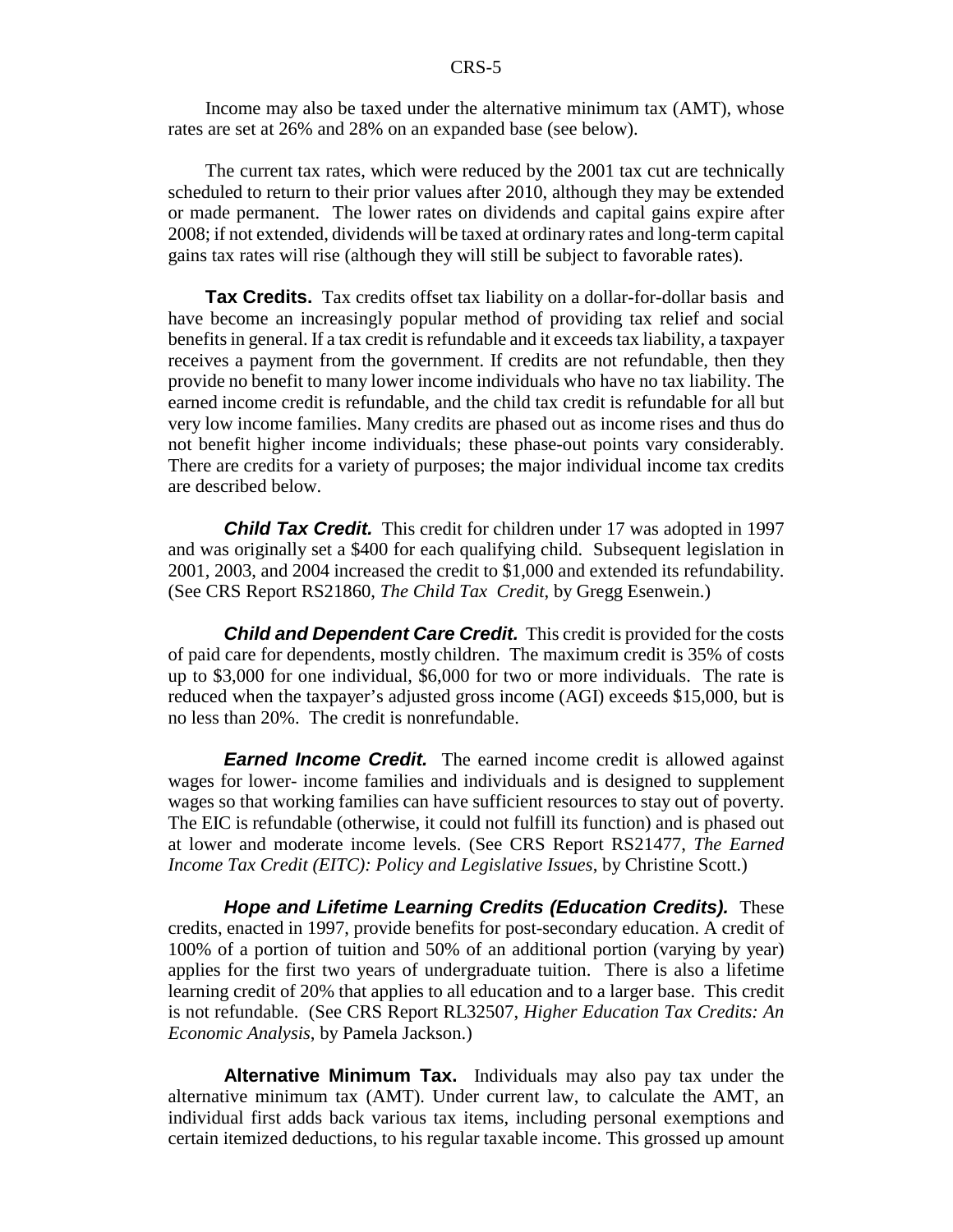becomes the income base for the AMT. Next, an exemption of \$58,000 for joint returns and \$40,250 for single and head of household returns is subtracted from this income base to obtain AMT taxable income. (These exemption levels are temporary and are scheduled to revert to their prior law levels of \$45,000 for joint returns and \$35,750 for unmarried taxpayers in 2006.) The basic exemptions are phased out for taxpayers with high levels of AMT income. A two-tiered rate structure of 26% and 28% is then assessed against AMT taxable income. The taxpayer compares his AMT tax liability to his regular tax liability and pays the greater of the two.

Even though a taxpayer may not actually pay any AMT, it can affect his regular tax liability because nonrefundable tax credits under the regular income tax are limited to the excess of regular income tax over AMT liability. Thus, a taxpayer who has a net \$4,000 regular income tax liability (\$5,000 tax liability less \$1,000 in nonrefundable tax credits) but has an AMT liability of \$4,300 will, effectively, see his regular income tax credits reduced by \$300. Temporary provisions, first enacted in 1998, that allow individuals to use all personal tax credits against both their regular and AMT tax liabilities. This change is effective through December 31, 2005.

Although the AMT was originally designed to prevent high-income taxpayers from escaping what was perceived to be their fair share of the income tax burden, there will be a significant increase in the number of middle- to- upper -middleincome taxpayers affected by the AMT. (See CRS Report RL30149, *The Alternative Minimum Tax for Individuals*, for further information).

#### **The Corporate Income Tax**

Corporate taxable income is subject to a set of graduated rates: 15%, 25%, 34%, and 35%, with the lower rates applying to firms with lower taxable incomes. Since smaller firms tend to have smaller profits, small firms benefit more often from the 15% and 25% rates. And since the bulk of corporate income is earned by large firms, most corporate income is subject to either the 34% or 35% rate. The benefits of the lower rates are phased out, and during the phase out range, marginal tax rates are actually higher because an additional dollar of income not only has a direct tax rate but also reduces the benefit of lower rates.

The base of the corporate income tax is net income, or profits, as defined by the tax code. In general this is gross revenue minus costs. Deductible costs include materials, interest, and wage payments. Another important deductible cost is depreciation — an allowance for declines in the value of a firm's tangible assets, such as machines, equipment, and structures.

In broad economic terms, the base of the corporate income tax is the return to equity capital, as follows. Wages are tax-deductible, so labor's contribution to corporate revenue is excluded from the corporate tax base. Income produced by corporate capital investment includes that produced by corporate investment of borrowed funds, and that produced by investment of equity, or funds provided by stockholders. Profits from debt-financed investment are paid out as interest, which is deductible; thus, the return to debt capital is excluded from the corporate tax base. Equity investments are financed by retained earnings and the sale of stock. The income equity investment generates is paid out as dividends and the capital gains that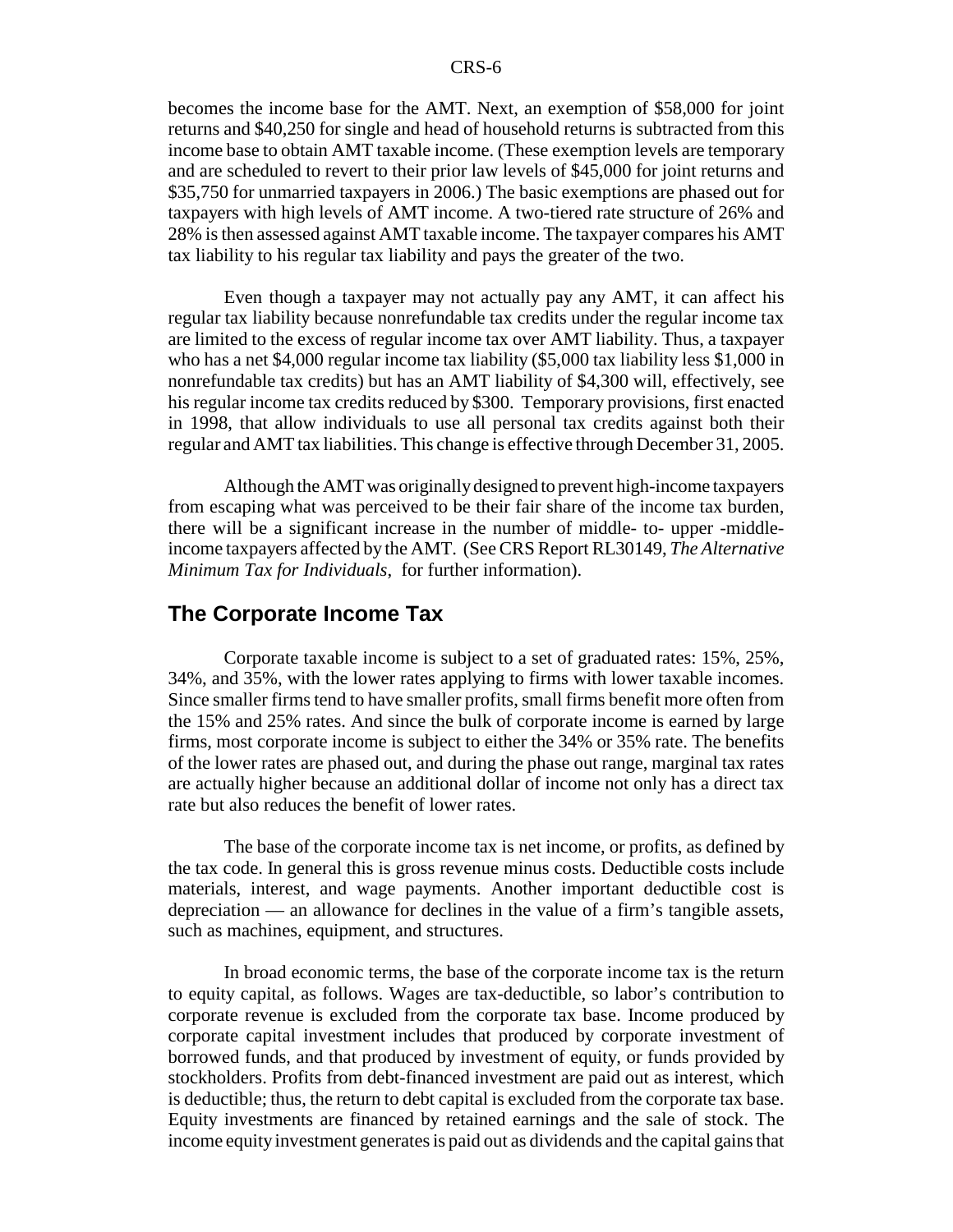accrue as stock increases in value. Neither form of income is generally deductible. Thus, the base of the corporate income tax is the return to equity capital.

Because of the nature of its base, the corporate income tax has several broad effects on the allocation of capital investment. First, it favors non-corporate investment — for example, unincorporated business and owner-occupied housing over corporate investment. Second, it favors corporate debt over corporate equity investment since the former is not subject to the tax. However, while the base of the tax is equity income, the flow of capital out of the corporate sector and other economic adjustments probably cause the burden of the tax to spread to all owners of capital: owners of unincorporated business, bondholders, and homeowners. The tax can also shift from capital income to labor income, or even benefit labor income (with capital bearing more than 100% of the tax). The government agencies that provide distributional analysis allocate the corporate tax to capital in general.

A question that economists find is reasonable to ask is: why tax corporate profits at all? Corporate equity profits are taxed twice, once at the corporate level and once under the individual income tax when they are received by stockholders as dividends or capital gains. As a consequence, taxes tend to steer investment away from the corporate sector. Further, corporations are not persons who can bear the burden of taxes, but merely legal entities through which individuals earn income. From this point of view it is misleading to compare the tax burden of a corporation with that of an individual. The corporate tax, some argue, should be combined ("integrated") with the individual income tax in some manner. Some of the reasons that have been put forward for having a separate corporate tax are: it discourages the use of corporations as shelters from the individual income tax; it probably adds to the tax system's progressivity; integration of the individual and corporate taxes would present administrative difficulties; and the corporate tax has a degree of public support. It also raises significant revenue.

In 2003, the Jobs and Growth Tax Relief Reconciliation Act (JGTRRA) took a step in the direction of relieving the double-taxation of corporate income by reducing the tax rate individuals pay on corporate-source dividends and capital gains to 15% for 2003 to 2008. For more information, see CRS Report RL31597, *The Taxation of Dividend Income: An Overview and Economic Analysis*, by Gregg Esenwein and Jane Gravelle. For a discussion of who bears the burden of corporate (and other capital) income taxes, see CRS Report RL32517, *Distributional Effects of Taxes on Corporate Profits, Investment Income, and Estates*, by Jane G. Gravelle.

#### **Payroll Taxes**

Payroll taxes are used to fund specific programs, largely Social Security and Medicare.

Social Security and Medicare taxes make up the largest share of federal payroll taxes by a wide margin. Social Security and Medicare taxes are paid at a combined rate of 15.3% of wages, with 7.65% being paid by the employee and employer alike. In 2005, the Social Security part of the tax (6.2% for both employees and employers) is only levied on the first \$90,000 of wages, with the cap adjusted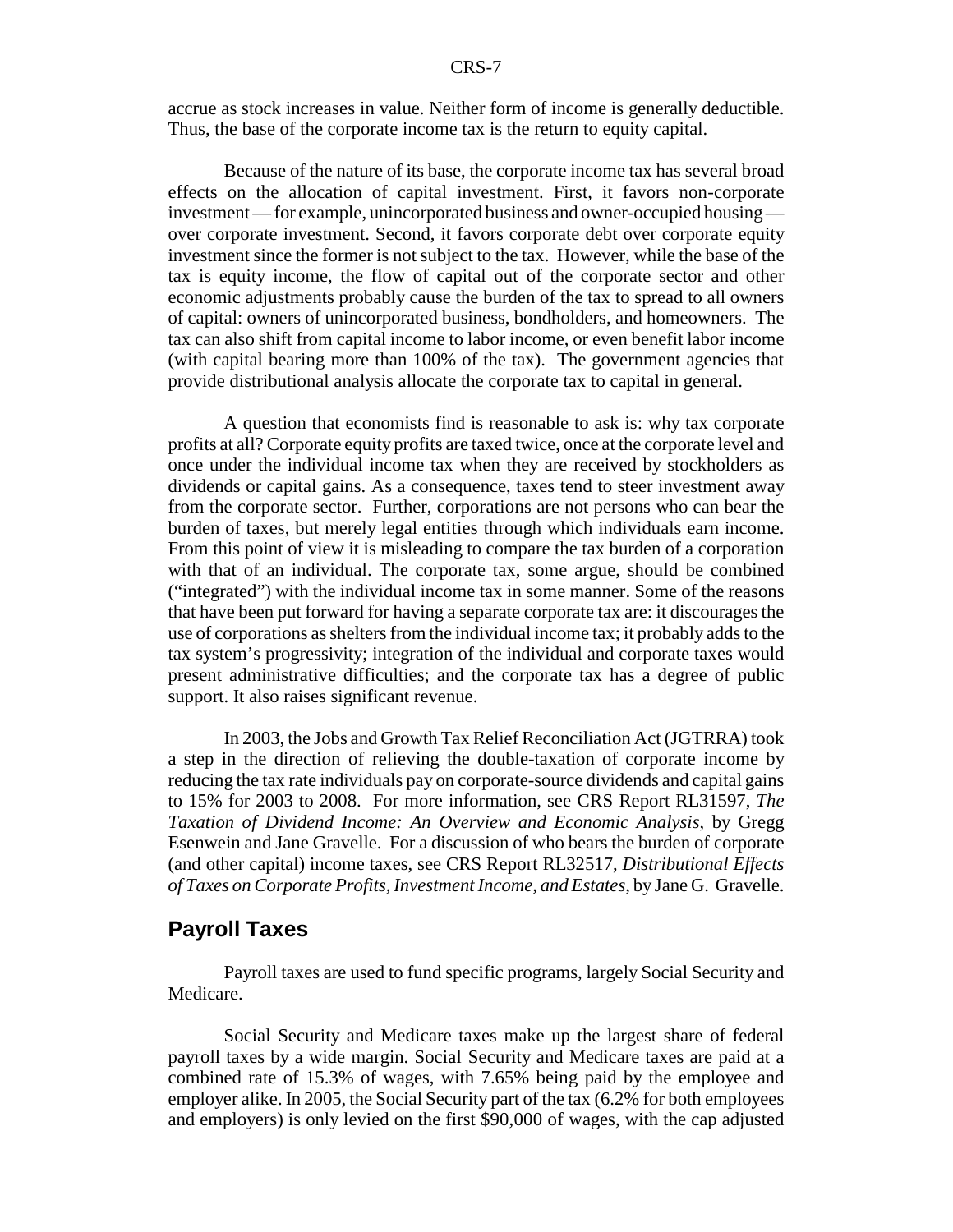annually for increases in average wages in the economy. The Medicare portion (1.45%) is applied to all wages.

The other categories of federal payroll taxes are unemployment insurance taxes (FUTA) and employees' contributions to the federal retirement system. The federal portion of the unemployment tax is applied at a 6.2% rate to the first \$7,000 of wages. However, the states apply the tax at a 5.4% rate that is credited against the federal tax so that the net federal rate is 0.8%.

#### **Estate and Gift Tax**

The federal estate tax is imposed when property is transferred at death. The taxable unit is the estate, in contrast to an inheritance tax, which is levied on heirs. The base of the federal estate tax is property transferred at death, less allowable deductions and exemptions. The base is subject to graduated rates that rise from 18% to 48% as estate size increases. (The top rate is scheduled to fall over the period 2002-2009 as the tax is gradually phased out.) An unlimited marital deduction is allowed for property transferred to a surviving spouse. Other allowable deductions include estate administration expenses, transfers to charity, and certain other items. A tax credit (the unified credit) is allowed against the tentative estate tax liability, which has the effect of exempting the first \$1.5 million of an estate from tax. Under the provisions of the Economic Growth and Tax Relief Reconciliation Act of 2001 (EGTRRA; P.L. 107-16), the estate tax is repealed in 2010.

The federal gift tax operates alongside the estate tax to prevent individuals from avoiding the estate tax by transferring property to heirs before dying. (Note that the first \$11,000 of gifts from one individual to another is excluded from taxation. Thus, a married couple could each give a child \$11,000 each for a total gift of \$22,000 every year.) The gift and estate taxes are unified because the same rates and unified credit amount apply to the cumulative taxable transfers over an individual's lifetime and at death. For example, a gift tax credit of \$25,000 claimed during a person's lifetime reduces the credit that can be claimed at death under the estate tax by \$25,000. The rate bracket that applies to a transfer at death is based on cumulative gifts over the decedent's lifetime as well as the size of the estate. EGTRRA gradually reduces the top rate of the gift tax parallel to the estate tax reductions. The gift tax will remain in place after 2010; its top rate will be the top individual income tax rate applicable under EGTRRA.

The estate and gift tax occupies a minor role in the federal fiscal structure, accounting for only 1.3% of gross federal tax collections in  $FY2004$ .<sup>1</sup> Further, because of the exemption (the unified credit) and deductions, few estates pay the tax. In 2001, only 2.2% of all deaths of those 25 years old and older resulted in estate tax liability.

Aside from raising revenue, the estate tax has been defended as a means of increasing the overall progressivity of the tax system. The tax falls on those with the

<sup>&</sup>lt;sup>1</sup> U.S. Office of Management and Budget, *Budget of the U.S. Government*, *Fiscal Year 2006*, *Analytical Perspectives* (Washington: GPO, 2005), p. 263.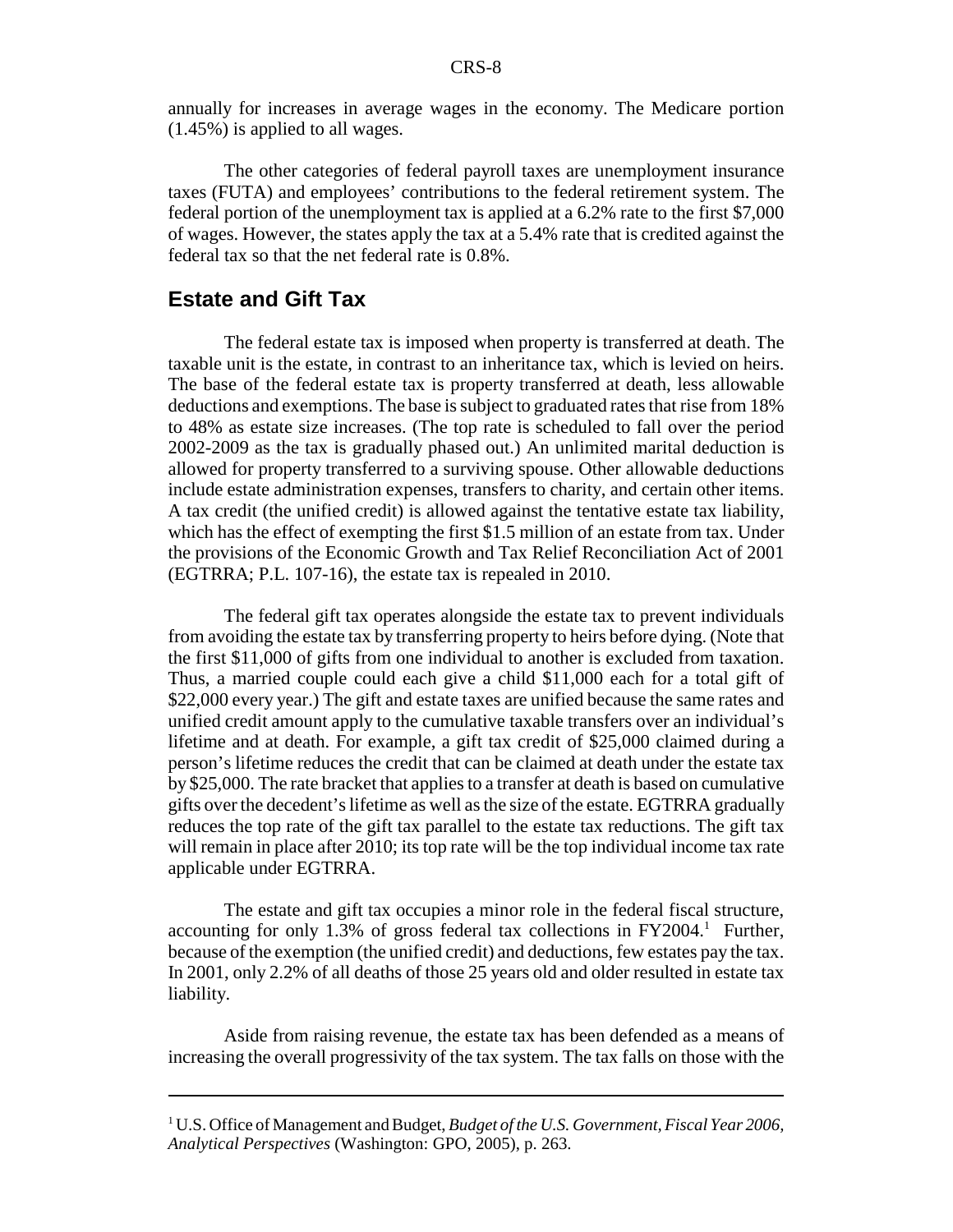greatest wealth, and wealth is widely regarded as a good measure of an individual's ability to pay. Some have argued, however, that the tax impairs operation of the economy by discouraging lifetime saving and capital formation. Whether the estate tax does so, however, is unclear.

The possible impact of the estate tax on small business and farms has often been the subject of debate. Some have argued, for example, that the tax inhibits the transfer of farms and small businesses to heirs and prevents them from staying in the decedent's family. As a result of such concerns, the estate tax currently has a number of special rules designed to ease its burden on farms and small businesses. However, tax return data show that the farm and business estates most likely to dispose of assets to pay the estate tax tend to be larger estates.

For more information, see CRS Report RL30600, *Estate and Gift Taxes: Economic Issues*, by Jane G. Gravelle and Steven Maguire, and CRS Report RL31061, *Estate and Gift Tax Law: Changes Under the Economic Growth and Tax Relief Reconciliation Act of 2001*, by Nonna A. Noto.

## **Excise Taxes**

Excise taxes are a form of consumption tax — levies on the consumption of goods and services rather than income. Unlike sales taxes, they apply to particular commodities, rather than to broad categories. While the federal government has left sales taxes to the states as a revenue source, it levies a variety of excise taxes. Federal excise tax revenues are small compared to other federal taxes. In FY2004, \$70.0 billion in excise taxes were collected, amounting to 3.7% of total federal receipts and 0.6% of Gross Domestic Product.2

Federal excise taxes are levied on a variety of products; their collection point varies, ranging from the production level to retail sales. In terms of receipts, the single largest tax is the excise tax on gasoline, which made up 30.4% of all excise tax receipts in FY2003.<sup>3</sup> Other prominent excise taxes are those on diesel fuel, domestic air passengers, distilled spirits, beer, cigarettes, and telephone services.

Most federal excise taxes are paid into trust funds devoted to various federal activities rather than remaining in the federal budget's general fund. In FY2003, almost two-thirds (65%) of excise tax receipts went into trust funds. The largest amount went into the Highway Trust Fund, and consisted of highway motor fuels taxes (including the gasoline tax), retail sales taxes on tractors and heavy trucks and trailers, and an annual heavy vehicle use tax.

Excise taxes serve a variety of fiscal purposes. Some were enacted simply to raise revenue (for example, the telephone tax and fuel taxes enacted for deficit reduction). The taxes linked with trust funds serve to fund expenditure programs by taxing their beneficiaries, or by taxing those responsible for certain problems

<sup>2</sup> U.S. Office of Management and Budget, *Budget of the U.S. Government, Fiscal Year 2006, Historical Tables* (Washington: GPO, 2005), pp. 30-34.

<sup>3</sup> U.S. Internal Revenue Service, *Statistics of Income Bulletin*, vol. 24, Fall 2004, p. 343.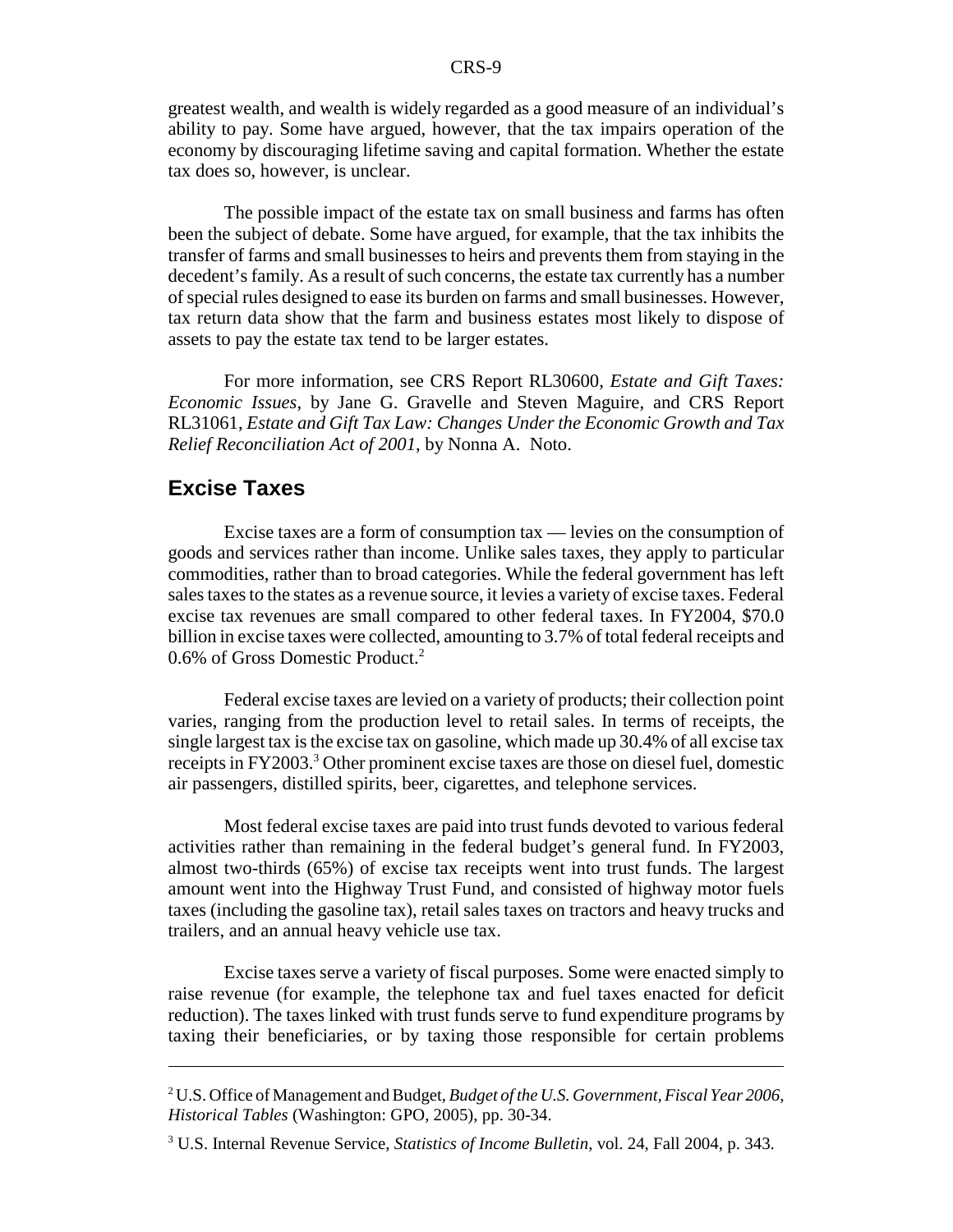addressed by expenditure programs. Some excise taxes adjust for the effects of negative externalities — that is, they seek to ensure that the price of products that produce side-effects like pollution reflects their true cost to society. Other purposes of excise taxes include: adjusting the price of imports to reflect domestic taxes, regulation of certain activities, and regulation of activities thought to be undesirable.

The burden of excise taxes is thought to fall on consumption and more heavily on individuals with lower incomes. The tax is believed to be usually passed on by producers to consumers in the form of higher prices. And because consumption is a higher proportion of income for lower-income persons than upper-income individuals, excise taxes are usually considered regressive. However, the incidence of excise taxes in particular cases depends on the market conditions, and how consumers and producers respond to price changes. Further, some economists have argued that consideration of the incidence of excise taxes over an individual's lifetime reduces their apparent regressivity. The effects of excise taxes on economic efficiency vary, depending on the particular tax. For example, taxes that counter negative externalities probably enhance economic efficiency; others may hamper efficiency and reduce economic welfare by distorting prices and consumption choices.

For further materials on excise taxes, see CRS Report RS20172, *Excise Taxes on Alcohol, Tobacco, and Gasoline: History and Inflation-Adjusted Rates*, by Brian Cashell, Pamela J. Jackson, and Louis Alan Talley; CRS Report RS20119, *The Telephone Excise Tax: Revenues, Effects, and Repeal Proposals*, by Louis Alan Talley, and CRS Report RL30304, *The Federal Excise Tax on Gasoline and the Highway Trust Fund: A Short History,* by Pamela J. Jackson and Louis Alan Talley

## **Tax Statistics**

## **Composition and Size of the Federal Tax System**

The federal tax system is composed of five major sources of tax revenue. In FY2004, the individual income tax accounted for 43% of total federal revenue, the Social Security tax for 39% of total revenue, the corporate income tax for 10% of the total, and excise taxes for approximately 4% of the total.<sup>4</sup> The remaining 4% of revenue was collected through the estate and gift tax, customs duties, and other miscellaneous taxes.

Since 1960, total federal revenues have fluctuated between 16.5% and 20.8% of Gross Domestic Product (GDP), with the average over the period equal to 18.2% of GDP. After reaching a post-World War II peak of 20.8% of GDP if FY2000, federal receipts measured as a percentage of GDP declined to a historic low of 16.3% of GDP in FY2004. Approximately 39% of this decline was a result of a downturn in the economy, while about 61% of the decline in federal revenues was the result of policy changes (tax cuts). For more information on this recent trend see CRS

<sup>4</sup> U.S. Office of Management and Budget, *Budget of the U.S. Government, Fiscal Year 2006*, *Historical Tables* (Washington: GPO, 2005), pp. 30-34.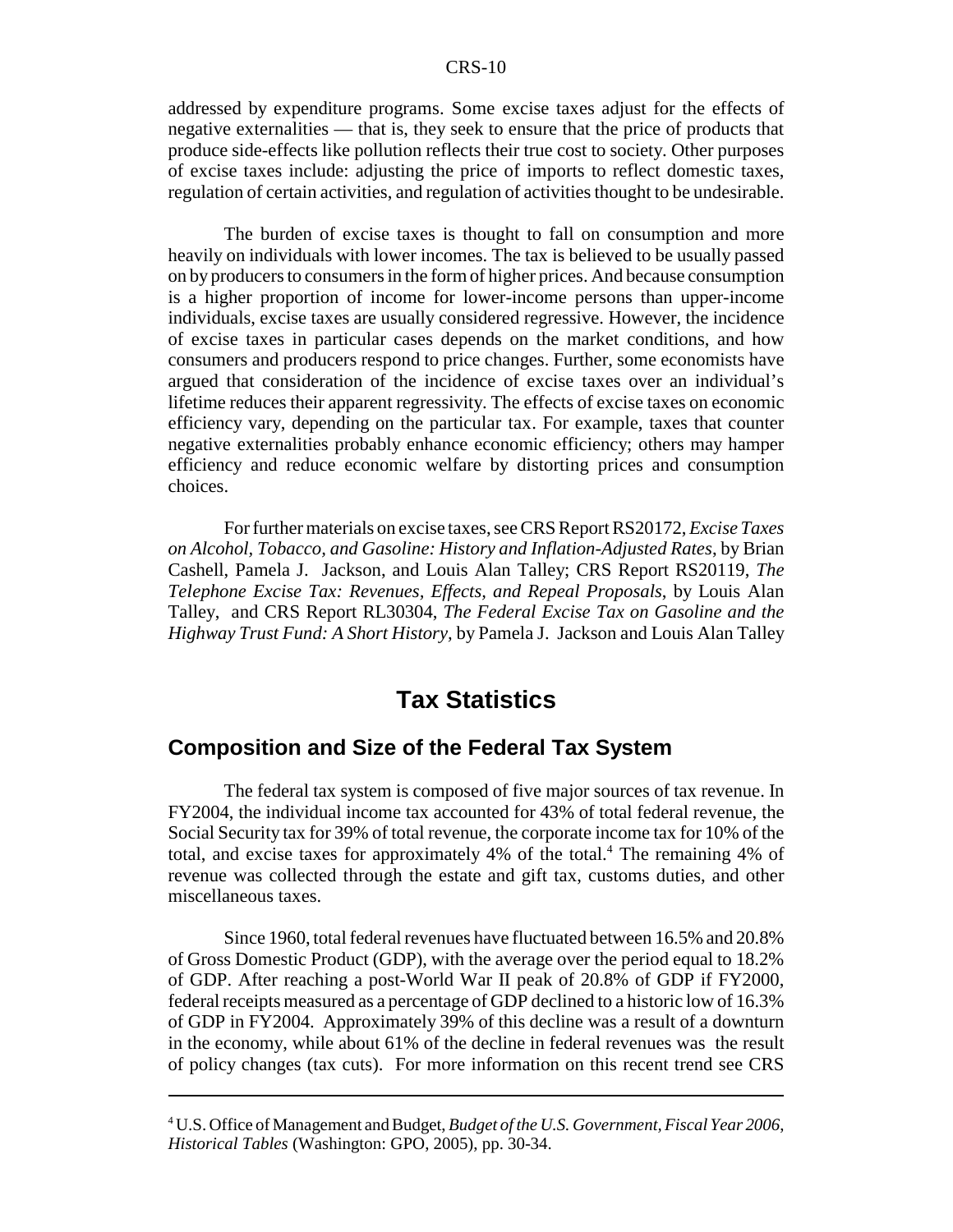Report RS21786, *The Federal Budget Deficit: A Discussion of Recent Trends*, by Gregg Esenwein, Marc Labonte, and Philip Winters.

Since the mid-1940s, the individual income tax has been the most important source of federal revenue. Over time, the corporate income tax has fallen from the second to the third most important source of revenue. In the late 1960s, corporate income taxes were replaced by social security taxes as the second most important source of revenue for the federal government.

| <b>Federal Revenue as a</b><br>% of GDP |      | Major Sources of Revenue as a % of Total Revenue<br>(%) |                                     |                                           |                               |                       |
|-----------------------------------------|------|---------------------------------------------------------|-------------------------------------|-------------------------------------------|-------------------------------|-----------------------|
| <b>Fiscal</b><br>Year                   |      | <b>Individual</b><br>Income<br><b>Taxes</b>             | Corporate<br>Income<br><b>Taxes</b> | Social<br><b>Security</b><br><b>Taxes</b> | <b>Excise</b><br><b>Taxes</b> | Other<br><b>Taxes</b> |
| 1960                                    | 17.8 | 44.0                                                    | 23.2                                | 15.9                                      | 12.6                          | 4.2                   |
| 1965                                    | 17.0 | 41.8                                                    | 21.8                                | 19.0                                      | 12.5                          | 4.9                   |
| 1970                                    | 19.0 | 46.9                                                    | 17.0                                | 23.0                                      | 8.1                           | 4.9                   |
| 1975                                    | 17.9 | 43.9                                                    | 14.6                                | 30.3                                      | 5.9                           | 5.4                   |
| 1980                                    | 18.9 | 47.2                                                    | 12.5                                | 30.5                                      | 4.7                           | 5.1                   |
| 1985                                    | 17.7 | 45.6                                                    | 8.4                                 | 36.1                                      | 4.9                           | 5.1                   |
| 1990                                    | 18.0 | 45.2                                                    | 9.1                                 | 36.8                                      | 3.4                           | 5.4                   |
| 1995                                    | 18.5 | 43.7                                                    | 11.6                                | 35.8                                      | 4.3                           | 4.6                   |
| 2000                                    | 20.8 | 49.6                                                    | 10.2                                | 32.2                                      | 3.4                           | 4.5                   |
| 2004                                    | 16.3 | 43.0                                                    | 10.1                                | 39.0                                      | 3.7                           | 4.2                   |

**Table 3. Composition and Size of U.S. Tax Receipts**

**Source:** U.S. Office of Management and Budget, *Budget of the U.S. Government, Fiscal Year 2006, Historical Tables* (Washington: GPO, 2005), pp. 30-34.

Further information on the level of federal taxes since 1940 is contained in CRS Report RS20087, *The Level of Taxes in the United States, 1940-2003*, by David L. Brumbaugh and Don C. Richards.

## **The U.S. Fiscal Position Compared to Other Nations**

Given congressional interest in the fiscal position of the federal government, the question of how the U.S. public sector compares to other nations often arises. Using aggregate budget data for all levels of government relative to economic output (budget aggregates as a percentage of gross domestic product, GDP) as one measure of the size of public sectors, several observations can be made.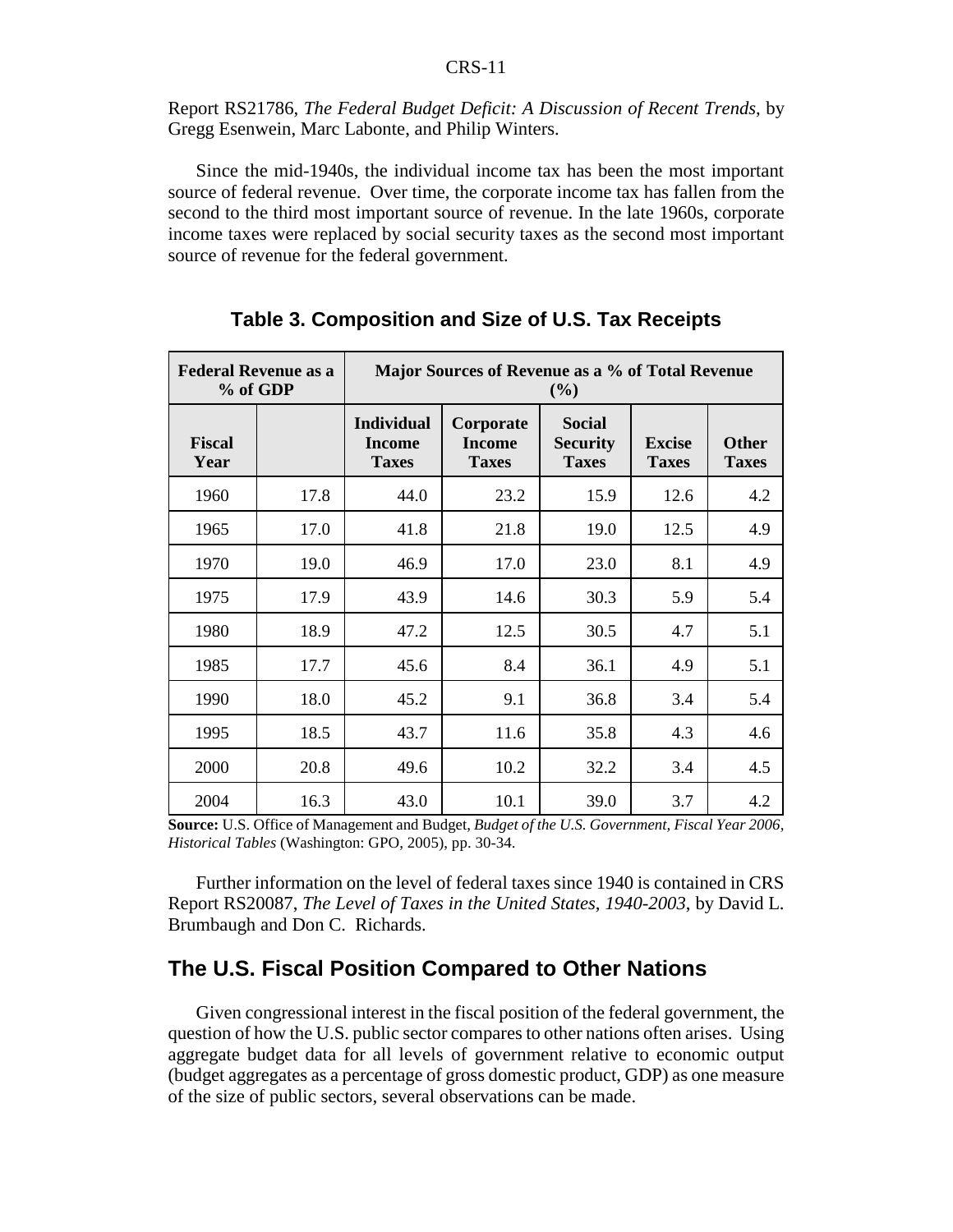- Compared with the other major industrialized nations, the public sector (including all levels of government) in the United States is relatively small.
- In terms of revenue, Japan and the U.S. public sectors collect the least amount of revenue relative to their economic output.
- In terms of outlays, the U.S. public sector has the lowest level of outlays relative to its economic output.
- The United States, Japan, Germany, France, Italy, and the United Kingdom are all estimated to run a public sector deficit in 2003.

The following table presents Organization for Economic Co-Operation and Development (OECD) estimates of government receipts, outlays, and deficits/surpluses as a percentage of GDP for the seven major industrialized countries in 2003.

|                      | Receipts as a<br>% of GDP | Outlays as a<br>% of GDP | <b>Surplus/Deficit as</b><br>a % of GDP |
|----------------------|---------------------------|--------------------------|-----------------------------------------|
| <b>United States</b> | 30.9                      | 35.7                     | $-4.8$                                  |
| Japan                | 29.8                      | 37.7                     | $-7.9$                                  |
| Germany              | 45.0                      | 48.9                     | $-3.9$                                  |
| France               | 50.4                      | 54.5                     | $-4.1$                                  |
| Italy                | 46.4                      | 48.9                     | $-2.5$                                  |
| United Kingdom       | 39.3                      | 42.6                     | $-3.3$                                  |
| Canada               | 41.3                      | 40.1                     | 1.2                                     |

## **Table 4. U.S. Fiscal Position Compared to Other Industrialized Nations in 2003**

**Source:** OECD.

## **Distribution of the U.S. Federal Tax Burden Across Income Classes**

The distribution of the federal tax burden is a perennial topic of concern and debate. Tax burdens could be distributed such that all taxpayers pay the same percentage of their income in taxes regardless of their income level, a proportional distribution. Alternatively, the tax burden could be distributed such that lower income taxpayers pay a higher percentage of their income in taxes than do upperincome taxpayers, a regressive distribution. Or the tax burden could be distributed progressively such that taxes as a percentage of income increase as incomes increase.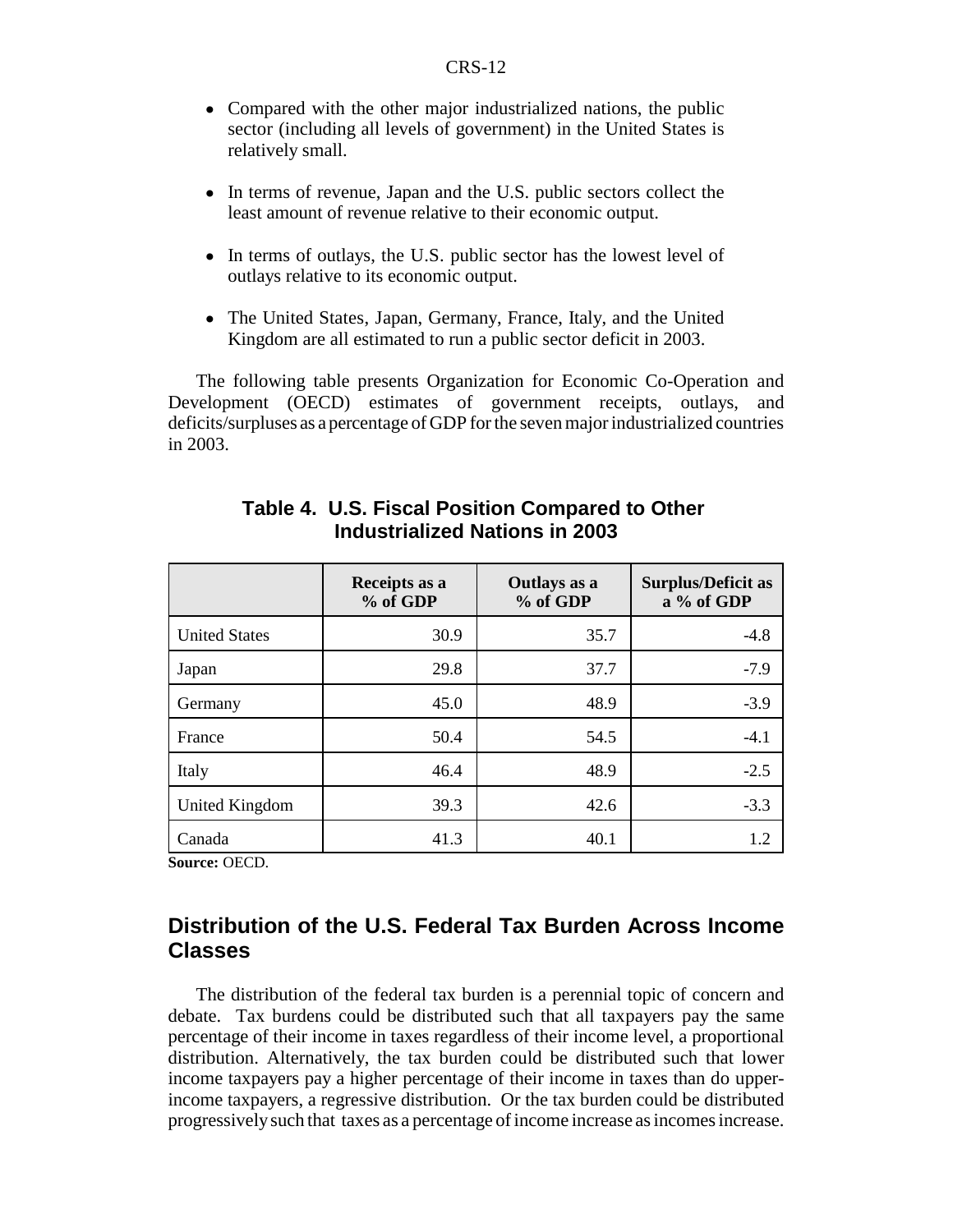Economic theory does not provide an answer as to how the tax burden should be distributed among people with unequal incomes. While few would argue that the tax system should be regressive, the degree to which it should be progressive involves subjective value judgements. A consensus seems to have evolved that the federal tax system should be progressive, a goal that, over time, has been achieved.

Studies by the Congressional Budget Office (CBO) show that while there have been some fluctuations in the distribution of the tax burden over the last 20 years, the largest fluctuations have been concentrated at the ends of the income spectrum. Families in the middle of the income spectrum have experienced a stable level of federal taxes over the period. Tax law changes in the early 1980s tended to increase federal taxes on low-income families while reducing taxes on upper-income families. These trends were reversed in the early 1990s when tax law changes raised federal taxes on upper-income families and reduced taxes for families at the lower end of the income spectrum. Changes in 2001 and 2003 provided significant tax reductions for middle- to upper-income families filing joint returns. The following table shows average federal tax rates for 1996 and 2001.

### **Table 5. Average Federal Tax Rates for All Households: 1996 and 2001**

(%)

| Income category         | 1996 | 2001 |
|-------------------------|------|------|
| Lowest quintile         | 5.6  | 5.4  |
| <b>Second quintile</b>  | 13.2 | 11.6 |
| Middle quintile         | 17.3 | 15.2 |
| <b>Fourth quintile</b>  | 20.3 | 19.3 |
| <b>Highest quintile</b> | 28.0 | 26.8 |
| <b>Top 10%</b>          | 30.1 | 28.6 |
| Top $5%$                | 32.0 | 30.1 |
| Top $1\%$               | 36.0 | 33.0 |

**Source:** U.S. Congress, Congressional Budget Office, *Effective Federal Tax Rates: 1979-2001* (Washington: GPO, 2004).

For more information, see CRS Report RS20059, *Recent Trends in the Federal Tax Burden*, by Gregg Esenwein. Also see the CBO study, *Effective Federal Tax Rates: 1979-2001*.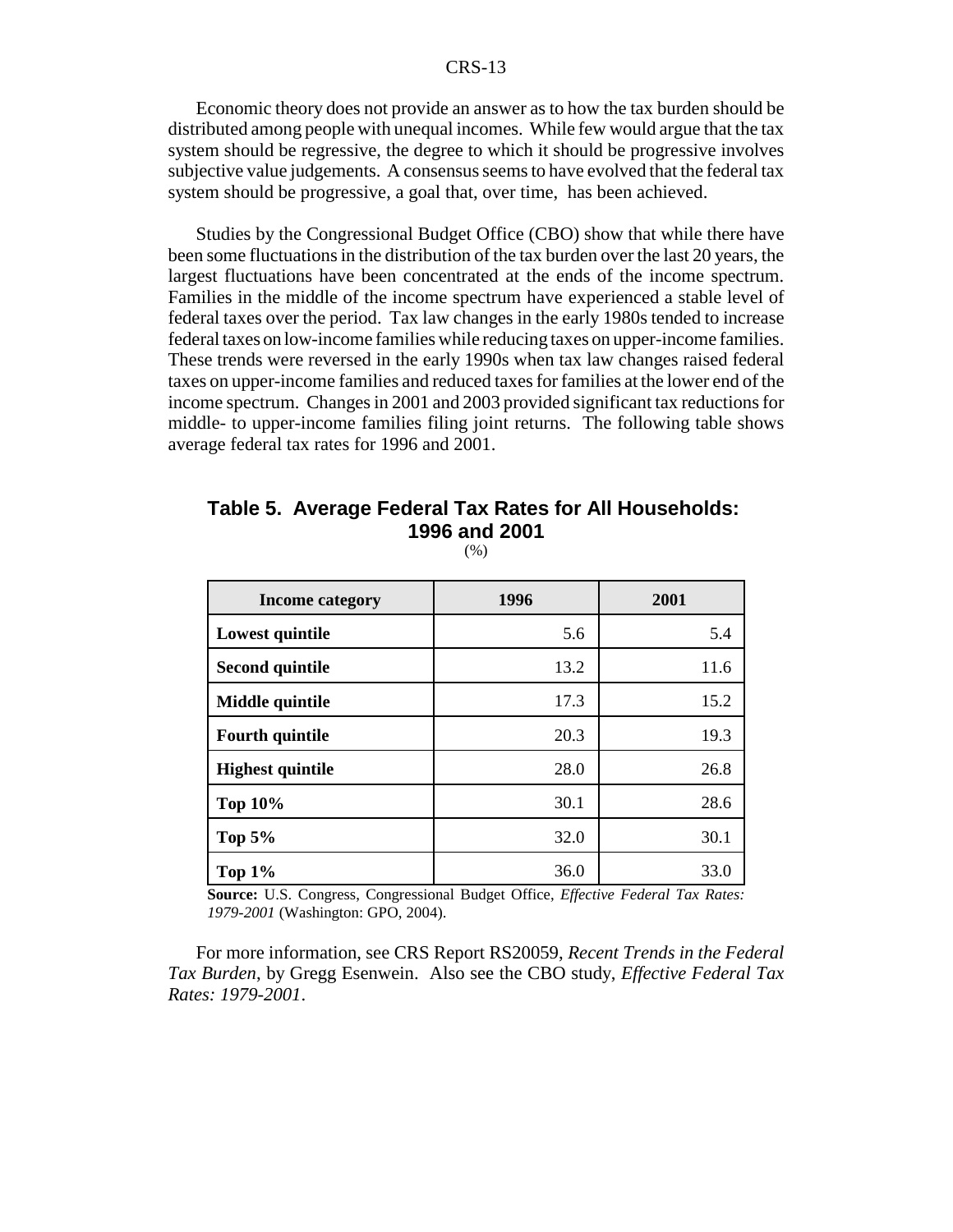## **Selected Tax Concepts**

### **Tax Expenditures**

Tax expenditures are revenue losses from special tax deductions, credits, and other tax benefits. The Joint Committee on Taxation lists revenue losses from these tax provisions by functional spending categories. The table below reports the mathematical sums of tax expenditures. While it is not precisely correct to add up all tax expenditures, which are estimated individually and have some interactive effects, these totals provide some notion of the magnitude of these provisions. In FY2005, individual income taxes are projected to yield \$227 billion.<sup>5</sup> Thus, these tax expenditures are large relative to total receipts.

| <b>Fiscal Year</b> | <b>Individuals</b> | <b>Corporations</b> | <b>Total</b> |
|--------------------|--------------------|---------------------|--------------|
| 2005               | 812.3              | 85.8                | 898.1        |
| 2006               | 845.4              | 75.9                | 921.3        |
| 2007               | 884.4              | 82.6                | 967.1        |
| 2008               | 935.6              | 86.1                | 1021.7       |
| 2009               | 926.0              | 91.6                | 1017.6       |

#### **Table 6. Sum of Tax Expenditure Items by Type of Taxpayer, Fiscal Years 2005-2009(in billions of dollars)**

**Source**: U.S. Congress, Senate, Committee on the Budget, *Tax Expenditures — Compendium of Background Material on Individual Provisions,* S.Rept. 108-54, December 2004, p. 7; updated biennally based on data provided by the Joint Committee on Taxation.

Tax expenditures measure the revenue effects of provisions on a cash flow basis, so they may not reflect the true benefit to the taxpayer (e.g., when the value of a benefit arises from a deferral of taxes). The initial revenue effects of a repeal of a provision may differ from the costs reflected in the tax expenditure budget. For example, a new depreciation scheme usually applies only to new investments, while the tax expenditure reflects effects on old assets.

For lists of tax expenditures see OMB's *Analytical Perspectives on the Budget* and the Joint Committee on Taxation, *Estimates of Federal Tax Expenditures for Fiscal Years 2005-2009*.

#### **Capital Gains**

Under current income tax law, a capital gain or loss is the result of a sale or exchange of a capital asset. If the asset is sold for a higher price than its acquisition price, then the sale produces a capital gain. If the asset is sold for a lower price than

<sup>5</sup> Office of Management and Budget, *Budget of the U.S. Government, Fiscal Year 2006, Analytical Perspectives 2006* (Washington: GPO, 2005), p. 263.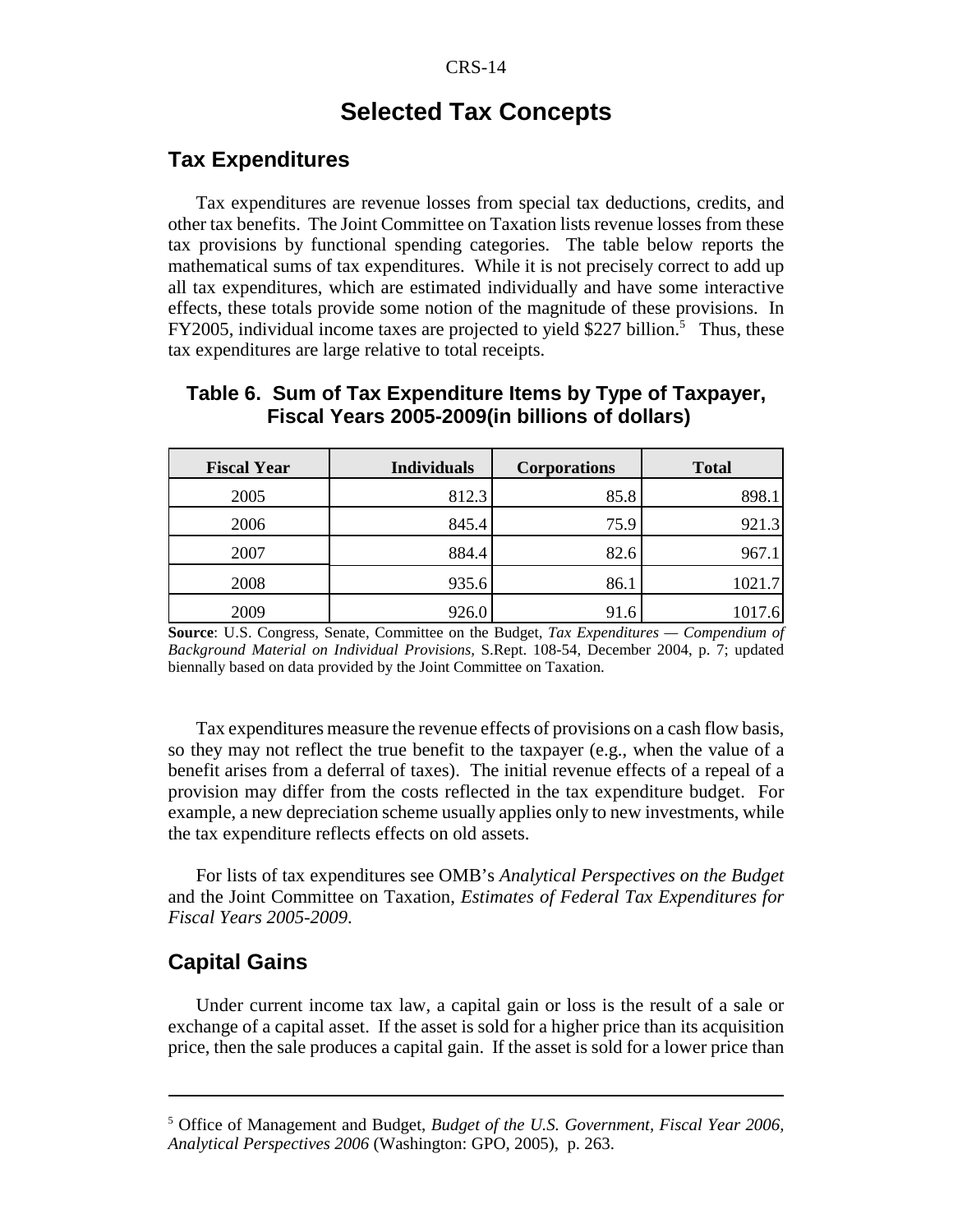its acquisition price, then the sale produces a capital loss. Capital gains taxes were reduced in 1997, and the holding period to qualify for long-term capital gain tax treatment was reduced in 1998. Under current law, capital assets held longer than 12 months are considered long-term assets, while assets held 12 months or less are considered short-term assets. Capital gains on short-term assets are taxed at regular income tax rates. In 2003, the Jobs and Growth Tax Relief Reconciliation Act (JGTRRA) reduced the maximum tax rate on long-term capital gains income to 5% (0% for 2008) for taxpayers in the 10% and 15% marginal income tax brackets. JGTRRA reduced the maximum capital gains tax rate to 15% for taxpayers in marginal income tax brackets exceeding 15%. These changes are effective for assets sold or exchanged on or after May 6, 2003, and before January 1, 2009.

Some economists argue that lowering capital gains taxes would significantly reduce "lock-in" effects and make resource allocation more efficient. Taxes on increased capital gains realizations would offset some of the initial cost of cutting capital gains taxes. However, there is considerable uncertainty about the magnitude of this unlocking effect. Alternatively, lock-in could be reduced by taxing capital gains on an accrual basis or by taxing capital gains passed on at death. These alternative solutions, however, face a variety of technical problems, and the idea of taxing gains at death has been unpopular.

Arguments have also been made that cutting capital gains taxes would increase savings and stimulate economic growth. While evidence on the effect of tax cuts on savings rates and, thus, economic growth is difficult to obtain, most evidence does not indicate a large response of savings to an increase in the after-tax rate of return.

A case might be made for cutting capital gains taxes on corporate stock since corporate equity capital is subject to taxation both under the corporate and individual income taxes. This double taxation encourages corporations to take on too much debt and directs too much capital to the non-corporate sector. On the other hand, reducing the capital gains tax would increase the relative penalty that applies to dividends and introduce tax distortions into the decisions of firms to retain earnings.

A major complaint made by some is that cutting capital gains taxes would primarily benefit very high-income individuals. Capital gains are concentrated among higher- income individuals both because these individuals tend to own capital and because they are especially likely to own capital that generates capital gains income.

Some argue that taxes on capital gains income should be reduced as a means of simplifying the tax code. Part of the problem with taxing capital gains income has always been the trade-off between taxing capital gains more efficiently and equitably and the added complexity in the tax code that this would entail.

Finally, many economists argue that a capital gains tax appears unlikely to provide much stimulus to the economy in the short run.

For more information, see CRS Report RS20250 *Capital Gains Tax Rates and Revenues*, by Gregg Esenwein; CRS Report 96-769. *Capital Gains Taxes: An*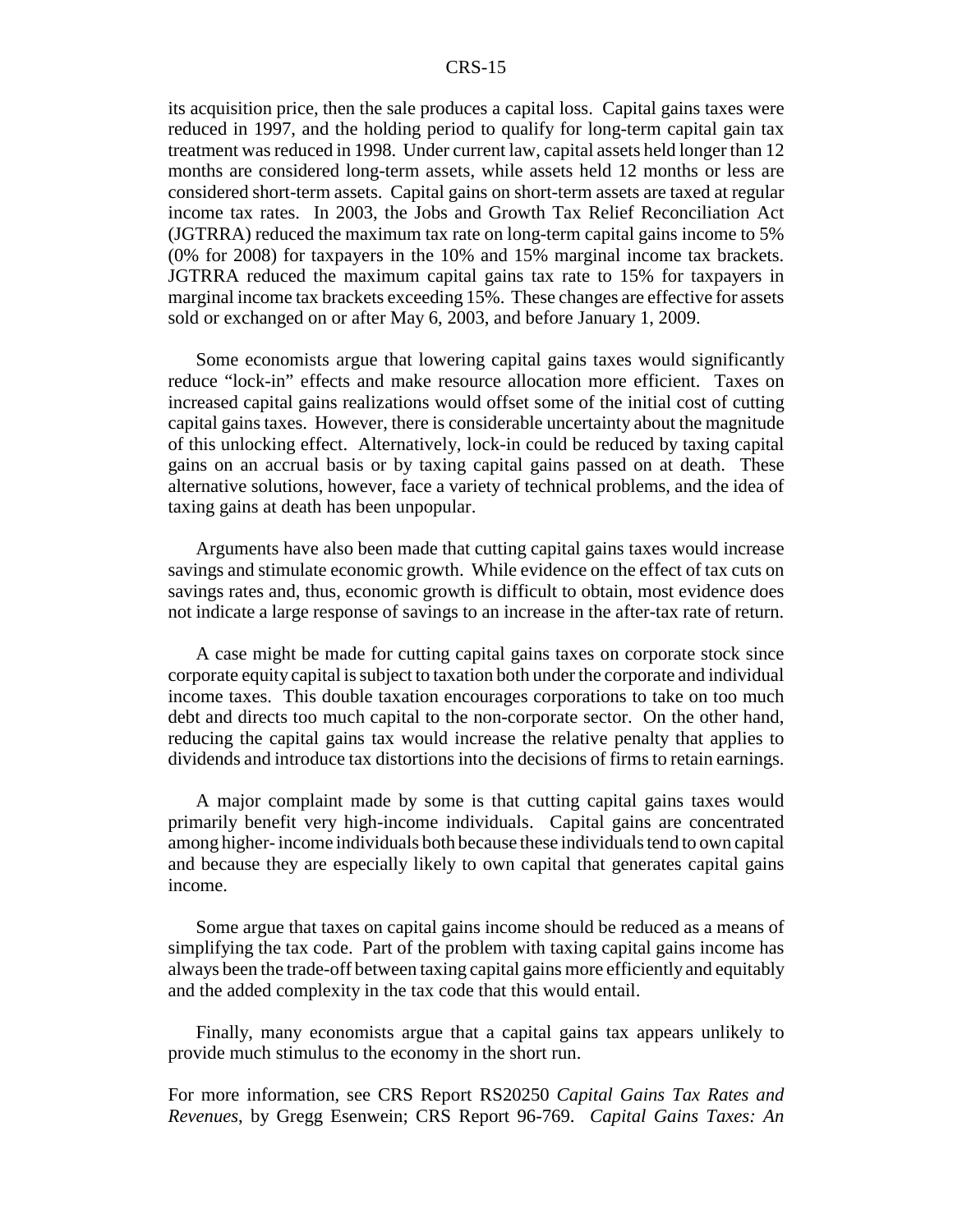*Overview*, by Jane Gravelle; and CRS Report 98-473. *Individual Capital Gains Taxes: Legislative History*, by Gregg Esenwein.

## **Marriage Penalties and Bonuses**

Defining the married couple as a single tax unit under the federal individual income tax violates the principle of marriage neutrality. Some married couples pay more income tax than they would as two unmarried singles (a marriage tax penalty) while other married couples pay less income tax than they would as two unmarried singles (a marriage tax bonus).

The most important structural factors affecting the marriage neutrality of the income tax are the earned income tax credit (EITC), the standard deductions, and the tax rate schedules. Under the current tax system, single individuals, heads of households, and married couples are subject to different standard deductions and tax rate schedules. In addition, the EITC amounts and phase-out ranges vary based on the number of dependents claimed. These differences give rise to structural marriage tax bonuses and penalties.

Generally, the more evenly divided the earned income of the two spouses, the more likely they are to have a structural marriage tax penalty. Hence, married couples in which each spouse earns 50% of the total earned income have the largest marriage tax penalties. On the other hand, married couples where one spouse earns all the earned income have the largest marriage tax bonuses.

The actual determination of whether any given married couple has a marriage tax penalty or bonus depends on how their income, deductions, and personal/ dependent exemptions are split between the two spouses for calculation purposes. It also depends on the filing status under which each spouse's tax liability is computed single or head of household. CBO uses assumptions that some economists believe may overstate marriage tax penalties. However, even under these assumptions, CBO estimated that in 1999, only 43% of married couples incurred a tax penalty, while 52% experienced a marriage tax bonus.

It is a widely accepted goal that the individual income tax should not influence the choice of individuals with regard to their marital status. Marriage neutrality, however, conflicts with two other widely accepted concepts of equity: progressivity and the equal income taxation of couples with equal incomes.

Regardless of how these three concepts of equity are juggled, under current definitions an income tax can achieve only two of the goals; it cannot simultaneously achieve all three. The current income tax has chosen progressivity and equal taxation of couples with equal incomes at the expense of marriage neutrality. A critical point in this debate is that there are no unambiguous right or wrong answers to the question of which of these three competing goals of equity is the most important.

Legislation in 2001, 2003, and 2004, addressed marriage tax penalties by increasing the standard deduction for couples to twice that of singles and broadening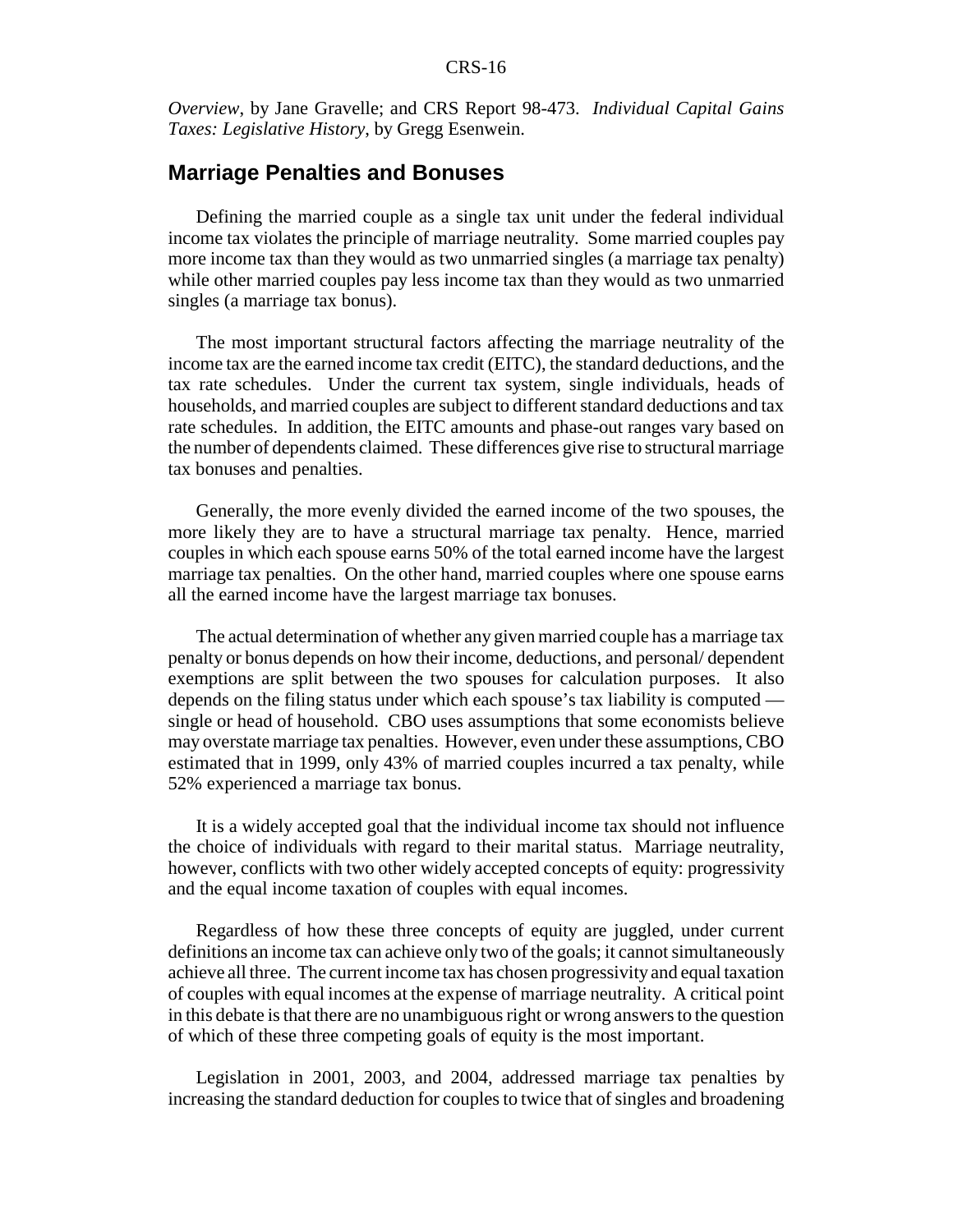the 15% tax bracket to twice the width of singles' bracket.<sup>6</sup> (These changes also increase the marriage tax bonuses experienced by many married couples. Because of procedural rules in the Senate, however, these changes are scheduled to sunset after 2010.)

For further information, see CRS Report RL30800, *The Federal Income Tax and the Treatment of Married Couples: Background and Analysis*, by Gregg Esenwein, and CRS Report RL30419, *The Marriage Tax Penalty: An Overview of the Issues*, by Jane Gravelle.

### **Tax Deferral**

One perplexing problem associated with taxing income involves the issue of tax deferral. Ideally, a tax levied on income should be assessed when the income accrues to the taxpayer. However, as a result of many factors (some income is taxed when it is realized rather than when it accrues, there can be a mismatch between income and the expense of earning it, or the tax code specifically permits it), taxes are often deferred into the future. Since money has a time value (a dollar today is more valuable than a dollar in the future), tax deferral effectively lowers the tax rate on the income in question.

Illustrating the benefits of tax deferral is the case of income from capital gains in which the tax is assessed when the gain is realized rather than as it accrues. If a capital asset is acquired for \$100 and appreciates at a rate of 10% per annum, by the end of the first year it has appreciated in value to \$110 and by the end of the second year it is worth \$121. Assuming a marginal tax rate of 15% (the top marginal tax rate on long-term capital gains), if the gain were realized at the end of the second year, then a tax of \$3.15 (\$21 times 15%) would be levied on the realized appreciation. The after-tax return would be \$17.85.

In contrast is the case of a \$100 investment in an interest-bearing account earning a 10% rate of return. At the end of the first year, the account would yield \$10 in interest. Tax on the interest, assuming a 15% marginal income tax rate, would be \$1.50, leaving \$108.50 in the account. By the end of the second year, the account would yield \$10.85 in interest. Tax on the second year's interest would be \$1.63, leaving \$117.72 in the account, for an after-tax return over the two-year period of \$17.72.

It is apparent from the examples above that the investment in the asset yielding capital gains income earns a higher after-tax return than the comparable investment in an interest-bearing account. In essence, the reason for this result is simply that, for the asset producing a capital gain, the tax on the appreciation in the first year was deferred, with the deferred tax remaining in the account and earning interest. The benefits of tax deferral increase the longer an asset is held and tax can be deferred.

<sup>6</sup> The acts were the Economic Growth and Tax Relief Reconciliation Act of 2001 (P.L. 107- 16 ), the Jobs and Growth Tax Relief and Reconciliation Act of 2003 (P.L. 108-27), and the Working Families Tax Relief Act of 2004 (P.L. 108-311).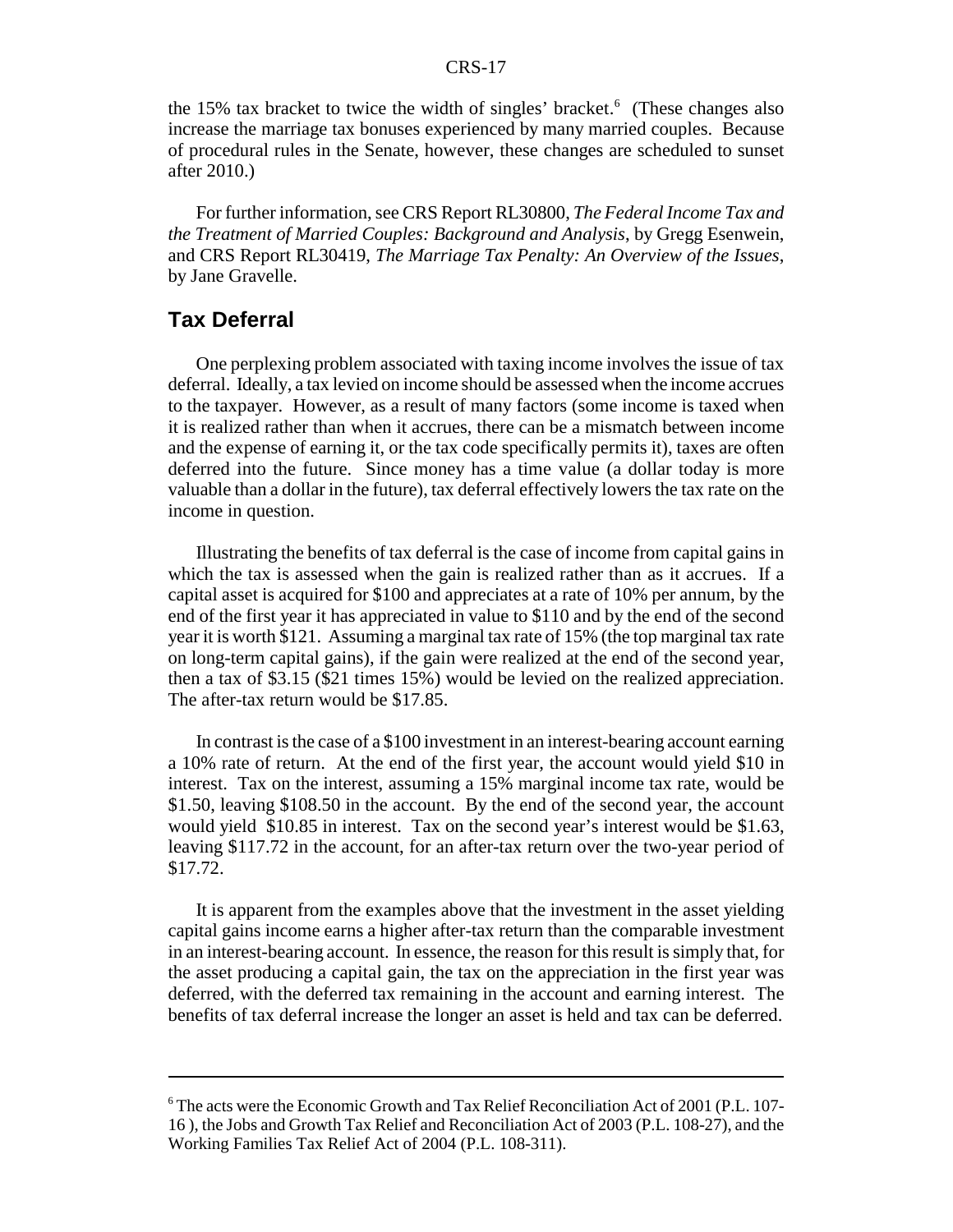(It should also be noted that the top marginal tax rate on long-term capital gains income is currently capped at 15%, while the top marginal tax rate on interest income can reach 35%.)

Tax deferral not only affects the taxation of assets producing capital gains income, but also is of concern in other areas of tax policy, such as the taxation of contributions to retirement accounts and depreciation allowances.

### **Depreciation**

When a business purchases a tangible asset such as a machine or structure, it is not incurring a cost; it is simply exchanging one asset — for example, cash — for another. The full purchase price of an asset is therefore usually not tax deductible in the year the asset is bought. Assets do, however, decline in value as they age or become outmoded; this decline in value (depreciation) *is* a cost. And because assets gradually depreciate until they are worthless, the tax code permits firms gradually to deduct the full acquisition cost of an asset over a number of years.

The tax code contains a set of rules that govern the rate at which depreciation deductions can be claimed. The rules determine the tax depreciation rate by specifying a *recovery period* and a *depreciation method* for different types of assets. An asset's recovery period is the number of years over which deductions for the asset's full cost must be spread; the applicable depreciation method determines how depreciation deductions are distributed among the different years of the recovery period. The slowest method is straight-line, in which equal deductions are taken each year. Declining balance methods, in which a fixed fraction of the cost less prior depreciation is deducted, cause larger shares to be taken in earlier years.

Importantly, a tax deduction of a given dollar amount is worth more to a business the sooner it can be claimed; the sooner a tax deduction can be claimed, the sooner the tax savings it generates can be invested and earn a return. It follows that the tax rules governing when depreciation deductions can be claimed are quite important to businesses. If depreciation deductions can be claimed faster than an asset actually declines in value, a tax benefit exists; depreciation is said to be *accelerated*. If, on the other hand, depreciation deductions can be claimed more slowly than the corresponding asset actually depreciates, a tax penalty occurs. Only if depreciation deductions are claimed at the rate an asset actually depreciates do taxes confer neither a tax benefit nor a tax penalty.

According to some estimates, current tax depreciation for some types of equipment is somewhat accelerated compared to economic depreciation. "Bonus" depreciation allowances that recent tax acts have provided for temporary periods may have further accelerated depreciation for certain equipment. (See, for example the depreciation provisions of the Jobs and Growth Tax Relief and Reconciliation Act of 2003, P.L. 108-27.) Depreciation for most structures is probably not accelerated. Thus, firms have a tax incentive to use more equipment and fewer of other types of assets in their production process than they otherwise would. This influence of taxes in the allocation of capital probably reduces economic efficiency.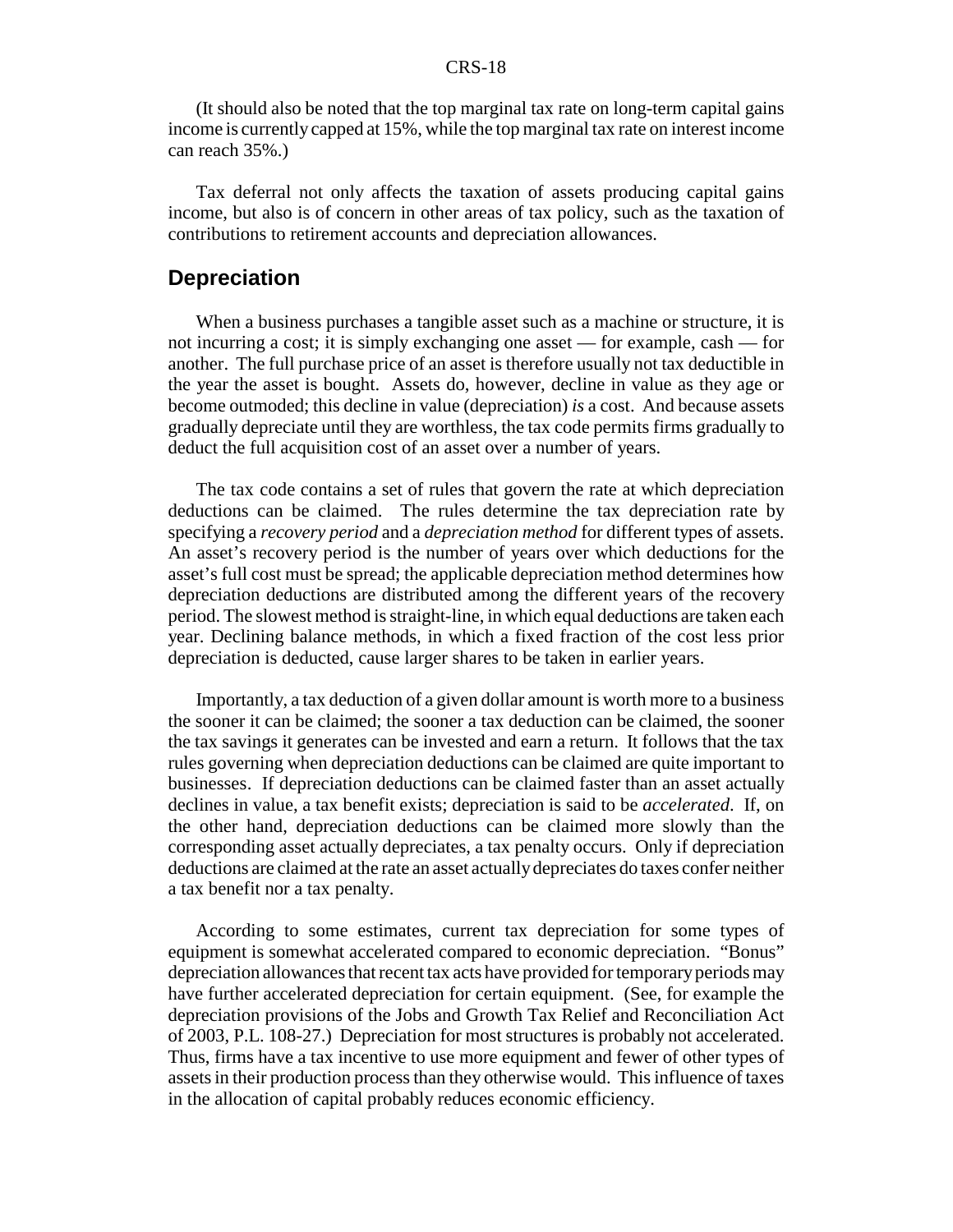#### **Forms of Business Organization**

The Internal Revenue Code recognizes several different forms of business organization; their tax treatment varies. The principal forms are *C corporations, S corporations, partnerships, and sole proprietorships.*

Apart from taxes, corporations are a legally defined form of business organization, with ownership stakes represented by shares that may or may not be publicly traded. Shareholders' liabilities are limited to their stake in the corporation. The Internal Revenue Code normally subjects corporate profits to the corporate income tax under its subchapter C; corporations subject to income tax are thus often referred to as "C corporations." As explained more fully above, in the report's section on the corporate income tax, the part of C corporation income generated by equity investment is subject to two layers of tax: the corporate income tax and the individual income tax. In contrast, corporations that qualify as "S corporations" are not subject to the corporate income tax. Instead, their net profits are passed on a pro rata basis through to the individual shareholders who are taxed on the profits under the individual income tax. To qualify, S corporations may have no more than 75 shareholders.

Taxes aside, partnerships are like corporations in that they have multiple owners. In contrast to corporations, some partnerships convey a liability for debts that is not limited to partners' contributions to the enterprise. Partnerships are also less likely than corporations to be publicly traded, although some forms of partnerships ("master limited partnerships") are. Like S corporations, partnerships are not subject to the corporate income tax; partners are subject to their share of partnership earnings under the individual income tax.

Limited liability companies (LLCs) have some of the characteristics of both partnerships and corporations. Under IRS "check the box" regulations, LLCs can elect to be taxed either as corporations or as partnerships. Other specially defined business entities include real estate investment trusts (REITs), which are required to engage primarily in passive investment in real estate and securities. Qualifying REITs are permitted to deduct dividends they pay to shareholders, which effectively exempts REITs from the corporate income tax. Regulated investment companies (RICs), who invest primarily in securities and distribute most income, are also permitted to deduct dividends. The simplest forms of business organization are sole proprietorships. Sole proprietorships have only one owner; there is no legal distinction between the business and the business's owner. For tax purposes, business profits earned by a sole proprietor are taxed to the owner under the individual income tax. The corporate income tax does not apply.

For more information, see CRS Report RL31538, *Passthrough Organizations Not Taxed as Corporations*, by Jack H. Taylor.

## **Taxes and Competitiveness**

Competitiveness can be defined in a variety of ways (indeed, some would argue that it has no concrete meaning at all, at least at the national level). But regardless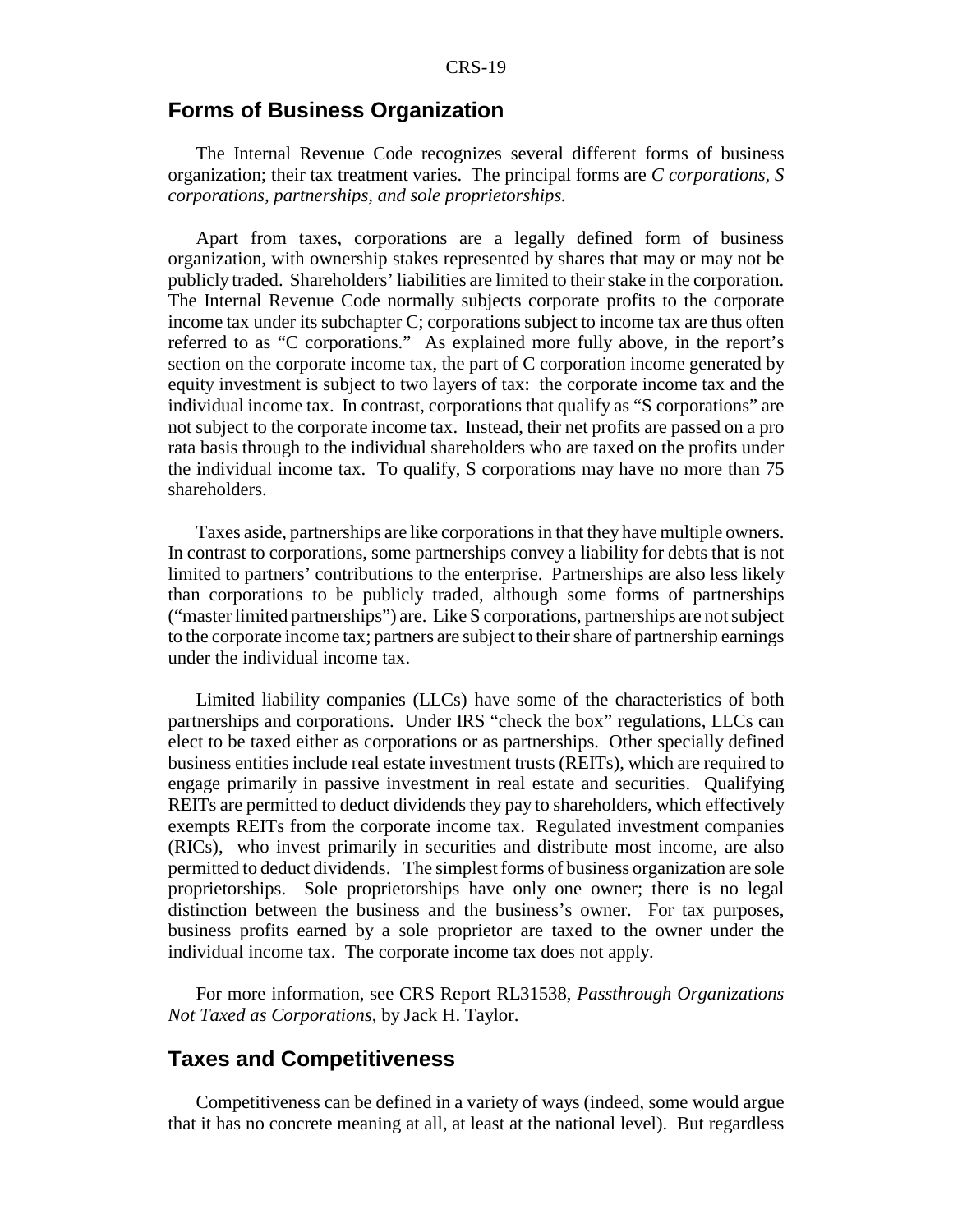of how competitiveness is defined, standard economic analysis suggests that most tax measures can do little to enhance it. Indeed, some observers argue that many of the tax provisions designed to improve U.S. performance in the world economy actually reduce U.S. economic welfare, world economic welfare, or both.

An individual firm or its employees might defend competitiveness as its ability to withstand the threat of foreign competition. If asked, they might recommend some manner of tax benefit targeted at their industry: perhaps favorable depreciation rules or tax credits for consumers who buy their product. Economic analysis predicts that such measures might well improve the position of the targeted industry: its costs would fall because its taxes have fallen, introducing the possibility of reduced prices, larger market shares, and more jobs.

But economic theory also predicts that the effects of a targeted tax benefit will ripple through the economy and ultimately confound the policy's competitiveness goals for the economy as a whole. Because the nation's resources are limited, the theory holds, a narrowly targeted tax benefit will simply reshuffle the way resources are employed, drawing them into the favored industry and away from alternative uses. And while exports in the favored sector may rise (or imports fall), the theory predicts that the performance of other sectors will decline. Further, economics predicts that the effect of taxes on how the economy's resources are deployed diminishes the nation's economic vitality: market forces, not tax rules, this theory holds, are usually the best way to guarantee that resources are used efficiently.

Policymakers or others at the national level may take a broader view of competitiveness and define it as the ability of the country as a whole to sell its exports — not just the performance of one sector. Such a view might recommend, for example, a tax incentive for exporting, regardless of the product. But in this case, economic theory suggests that exchange rate adjustments will stymie any effect the export subsidy may have in improving the trade balance. Although implementation of an export subsidy may initially increase exports, the increase in exports raises the price of the dollar in currency markets, which, in turn, makes U.S. exports more expensive and imports cheaper. As a result, exports are predicted to fall and imports increase until any initial improvement in the balance of trade that may have occurred disappears. Further, to the extent that part of the export tax benefit is passed on to foreign consumers as lower prices, this analysis indicates that the measure transfers economic welfare from U.S. taxpayers to foreign persons.

Many economists would argue that taxes can alter the balance of trade in the short and medium term, but not in the way that is perhaps commonly thought. If a country runs a trade deficit, it is using more than it produces, and to do so, it must, in effect, borrow from abroad, importing the foreign investment that finances the deficit. The trade balance thus mirrors the balance on capital account, and it follows that taxes alter the trade balance not by their direct application to exports or imports, but by altering capital flows. For example, a cut in taxes on business investment in the United States increases the U.S. appetite for investment; foreign capital inflows accordingly increase and net U.S. exports (imports minus exports) fall. Or, a tax cut that increases the federal budget deficit can be expected to exert upward pressure on real interest rates, thereby attracting additional foreign capital and expanding the